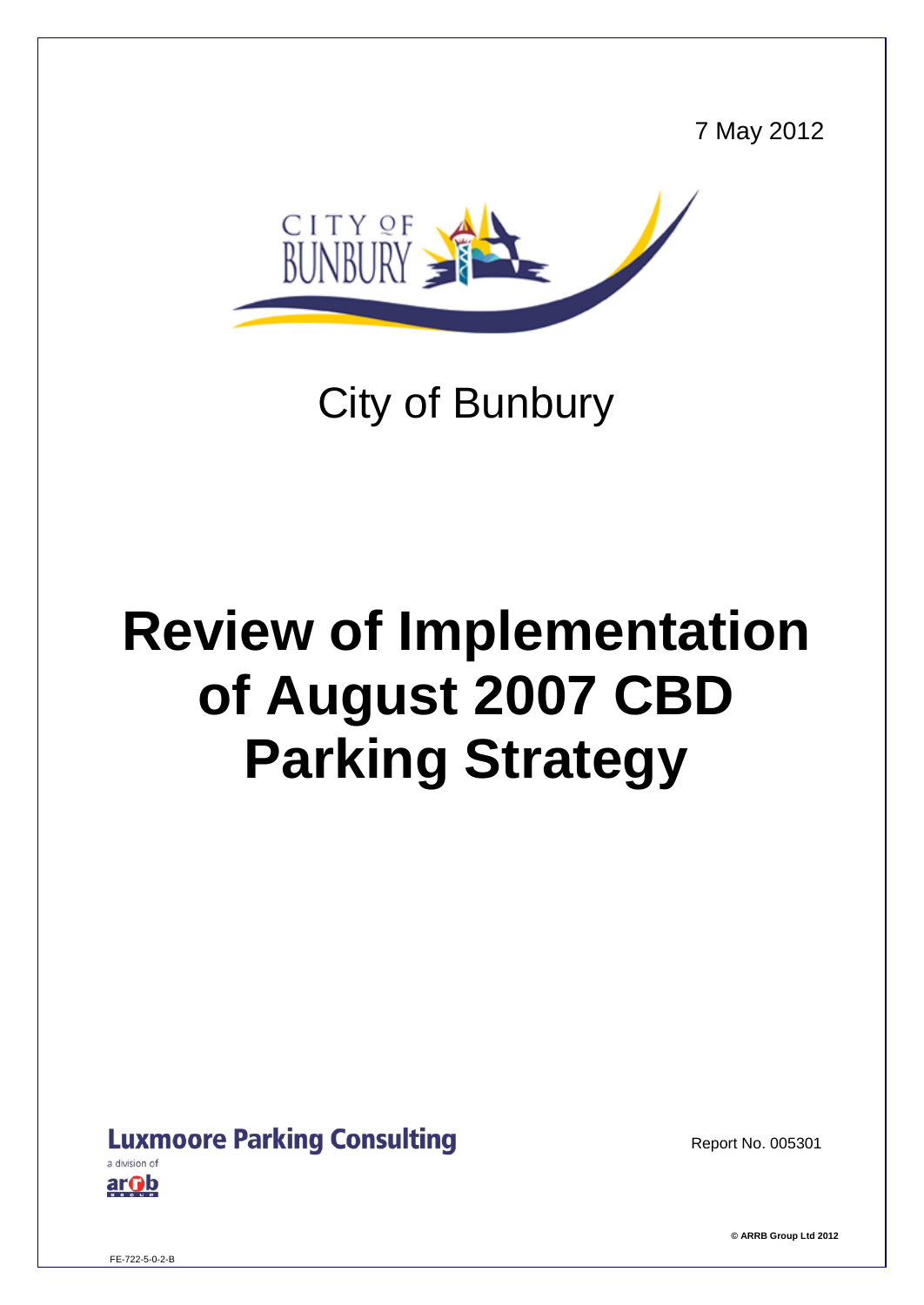#### **Luxmoore Parking Consulting**

#### **a division of ARRB Group Ltd**

ABN 68 004 620 651

#### www.luxmooreparking.com.au

2-14 Mountain Street Ultimo NSW 2007 Australia

P: +61 2 9282 4444 F: +61 2 9282 4455

ARRB Group Ltd Head Office 500 Burwood Highway Vermont South VIC 3133 Australia

> P: +61 3 9881 1555 F: +61 3 9887 8104 www.arrb.com.au

Ground Floor 12 Wellington Parade East Melbourne VIC 3002 Australia

P: +61 3 9417 5277  $F: +61394162602$ 

Suite 507, 147 Pirie Street Adelaide SA 5000 Australia

> P: +61 8 7200 2659 F: +61 8 8223 7406

191 Carr Place Leederville WA 6007 Australia

P: +61 8 9227 3000 F: +61 8 9227 3030

123 Sandgate Road Albion QLD 4010 Australia

P: +61 7 3260 3500 F: +61 7 3862 4699

#### **Document Register**

|                 | Date      |
|-----------------|-----------|
| Prepared by     |           |
| Larry Schneider | 24/4/2012 |
| Reviewed by     |           |
| Neil Dyer       | 26/4/2012 |
| Larry Schneider | 2/5/2012  |
| John Kowal      | 3/5/2012  |
| Larry Schneider | 4/5/2012  |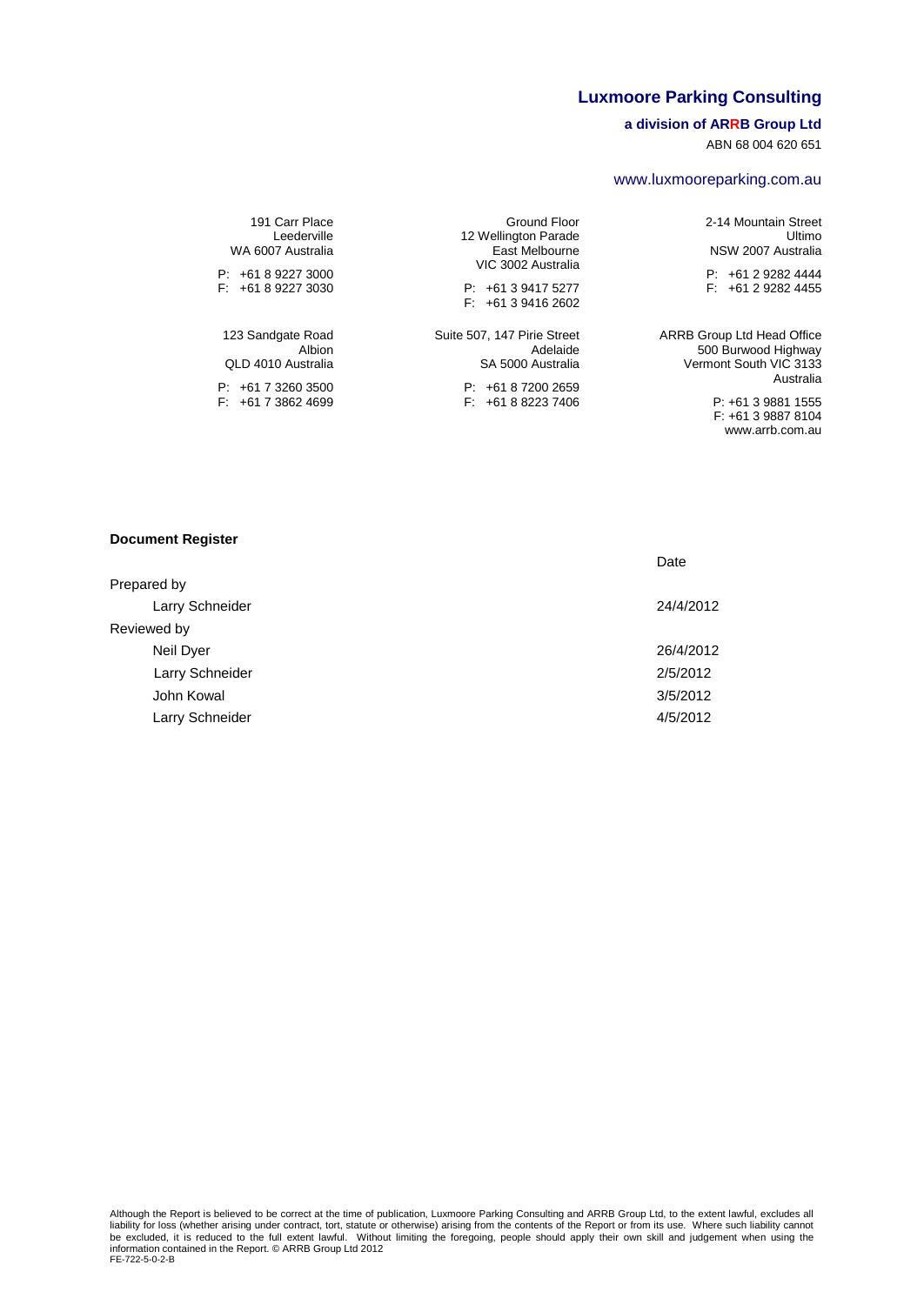## **Contents**

| 1            |                                                         |                                                                                                                                                           |  |  |
|--------------|---------------------------------------------------------|-----------------------------------------------------------------------------------------------------------------------------------------------------------|--|--|
| $\mathbf{2}$ | 2.1<br>2.2<br>2.3                                       |                                                                                                                                                           |  |  |
| 3            | 3.1<br>3.2                                              |                                                                                                                                                           |  |  |
| 4            | 4.1<br>4.2<br>4.2.1<br>4.2.2<br>4.2.3<br>4.2.4<br>4.2.5 | The days and hours that fee parking operates on-street should be changed 16<br>Insufficient easily accessible parking for employees, seniors, loading and |  |  |
| 5            |                                                         |                                                                                                                                                           |  |  |
| 6            |                                                         | Comparison of Utilisation and Occupancy Parking Surveys 2011 and 2012  19                                                                                 |  |  |
| 7            |                                                         |                                                                                                                                                           |  |  |
| 8            |                                                         |                                                                                                                                                           |  |  |
| 9            |                                                         |                                                                                                                                                           |  |  |
| 10           |                                                         |                                                                                                                                                           |  |  |
| 11           |                                                         |                                                                                                                                                           |  |  |
|              |                                                         |                                                                                                                                                           |  |  |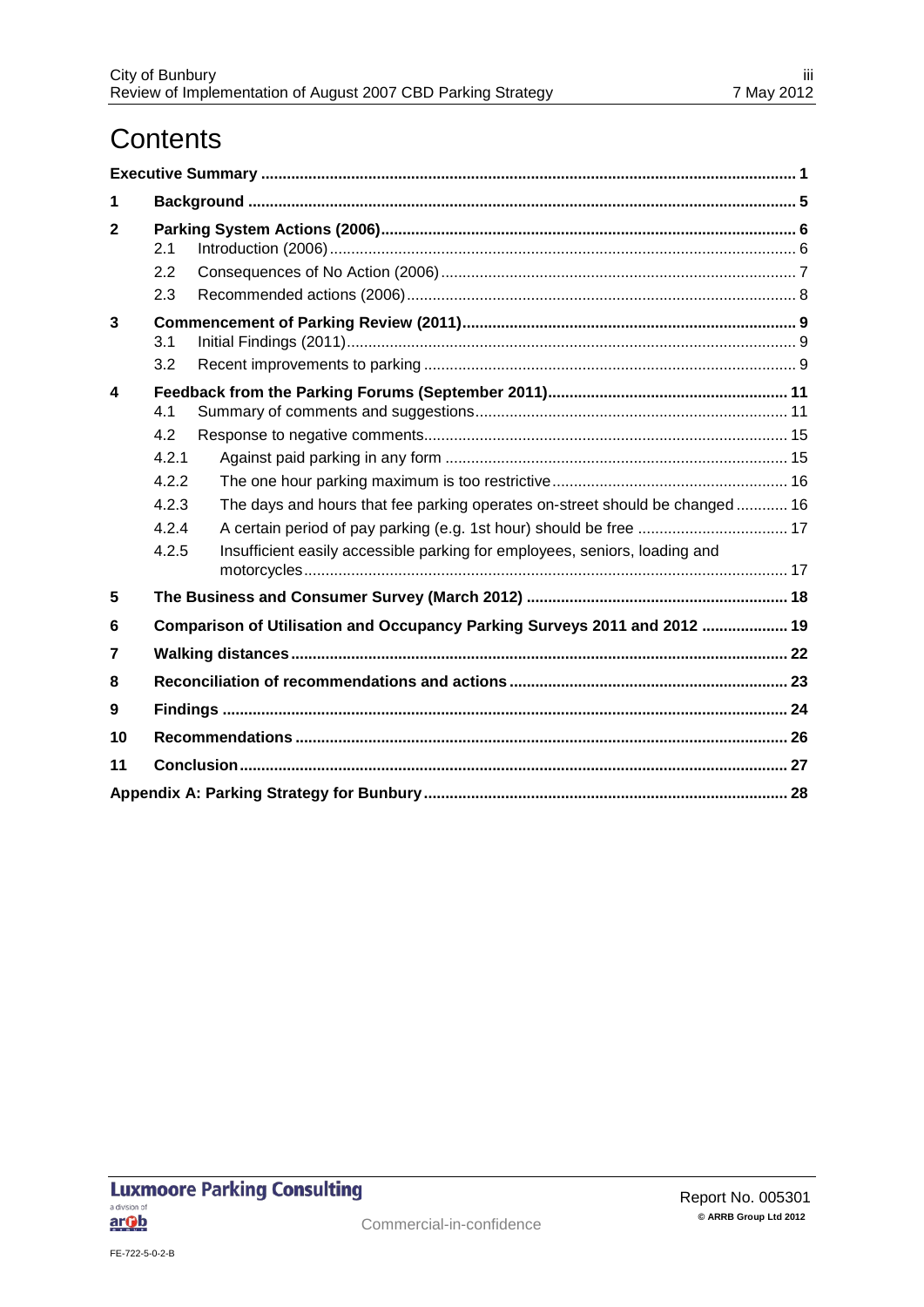## <span id="page-3-0"></span>**Executive Summary**

#### **Background**

At the Council Committee Meeting on 21 August 2007, Council endorsed a Parking Strategy for the Bunbury CBD. The Council decision is reproduced in Appendix A.

In June 2011, Bunbury requested Luxmoore to undertake an independent review of recent changes made to implement the strategy, including the current occupancy and utilisation levels of all the car parks, as well as a review of on-street paid parking and fixed rate all day parking outside of the CBD. The initial findings found that the Strategy as it relates to parking is valid and the implementation of the Works Program has been professional and comprehensive, however some further investigation is required and minor adjustments could be made.

The Luxmoore findings were presented to public forums in September 2011. One of the major criticisms emanating from the forums was that while utilisation and occupancy surveys of parking had been undertaken, there had been no surveys of retailers or consumers. Several businesses advised their concern that implementation of some measures has had the effect of reducing the number of people shopping in the CBD.

Consequently, in late 2011, Bunbury commissioned a specialist market research organisation to research business and consumer perceptions with the objectives of:

- Investigating the beliefs and behaviours in respect to the new parking strategy.
- Exploring the degree to which the new parking strategy fulfils its objectives of increasing the availability of convenient parking in the Bunbury CBD.
- Assessing the degree to which the new parking strategy is likely to have reduced consumers propensity to shop in the CBD.

In February 2012, Bunbury again undertook detailed utilisation and occupancy surveys of parking in order to compare the results with the previous surveys undertaken in the same month in 2011.

Luxmoore has further reviewed the implementation of Bunbury's Parking Strategy and sets out a list of findings and recommendations.

#### **Recent improvements to parking**

Several improvements to the supply and management of parking have been implemented since 2010. These have all had a positive impact on parking in the CBD and include:

- Construction of the 83 bay Ocean Drive car park available to all-day parking patrons at no charge
- Construction of an additional 7 bays in the Wellington Street car park.
- Provision of an additional 16 free 1/4P short term parking bays.
- Installation of an additional 19 motorcycle bays.
- Provision of free on-street and off-street parking for Seniors, ACROD permit holders, and volunteers.
- Parking wayfinding signs have been installed at key points of entry to the city to guide vehicles to car parks.
- <span id="page-3-1"></span>• Focus on a Public Education policy whereby parking warnings are provided to first time offenders instead of infringement notices.

**Luxmoore Parking Consulting** a division of <u>ar Ob</u>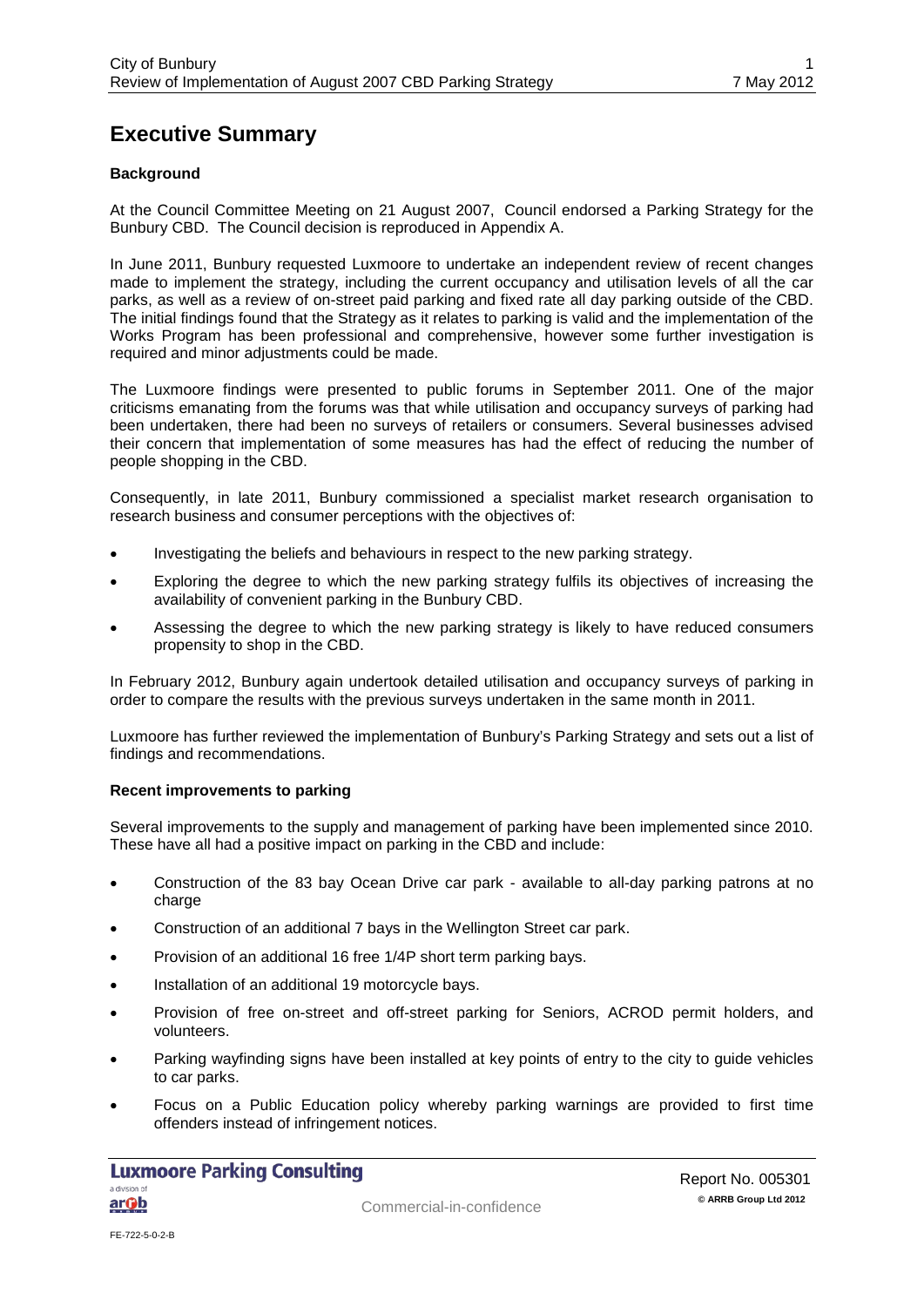- Parking information is available on the city's website providing information for all parking patrons.
- Analysis and use of parking data and public feedback to implement changes has resulted in increases to time restrictions in 11 zones.

#### **Findings**

- 1. The availability of vacant parking bays, especially for short-term parking, has improved since the Parking Strategy was implemented.
- 2. There has been growth in the number of vehicles requiring short-term and long-term parking in the Bunbury City Centre over the past year. Average occupancy on Wednesday – Friday has increased by an average of 102 bays per day from February 2011 to February 2012, and occupancy of all public parking bays is often above 80%.
- 3. The number of registered vehicles in the Bunbury area is growing each month and this will further increase pressure on parking demand.
- 4. User pay parking is accepted in areas of high parking activity as an effective means of creating churn (turnover) of spaces and ensuring the right users have access to these spaces. The churn of vehicles in the 100 bay Wittenoom Street car park exceeds 4.6 vehicles per bay per day.
- 5. Consumer Survey results indicated that only a small percentage of consumers, less than 7% of those surveyed, no longer shop in the CBD due to parking restrictions and fees. However, other factors that influenced their decision not to shop in the CBD were not measured.
- 6. The extension of some on-street 1P and 2P parking restrictions will provide drivers with the opportunity to park for longer periods. As this parking will be subject to the both the time limit and the payment of a fee, it will not encourage all-day parking or reduce the parking churn.
- 7. The occupancy and utilisation surveys of parking combined with data available from the technology (ticket machines) are essential and critical to reviewing parking restrictions and fees prior to considering any changes.
- 8. There is a need for ongoing education of all stakeholders about the changes to the parking in the CBD and the unsustainability of old attitudes such as the expectation that parking is a right and should be free. Drivers and stakeholders must be informed of the effect of growth in demand and the limitations on parking supply and the objectives of travel demand management.
- 9. Long-term parkers such as employees must be catered for outside the prime parking areas with safe and accessible parking which could also include park and ride facilities.
- 10. Improved communication relating to the location and availability of parking and information about pedestrian distances is required for the centrally located short-term and all-day employee off-street car parks and the options available to special user groups.
- 11. Consideration should be given to accommodating and advertising the parking options and concessions of several special user groups including seniors, motorcyclists and drivers of vehicles with caravans and trailers.
- 12. The implementation of the Parking Strategy has been effective in achieving its major transport goals and objectives focused on developing Bunbury as an attractive and functional waterfront city and creating greater availability of short-term and long-term parking.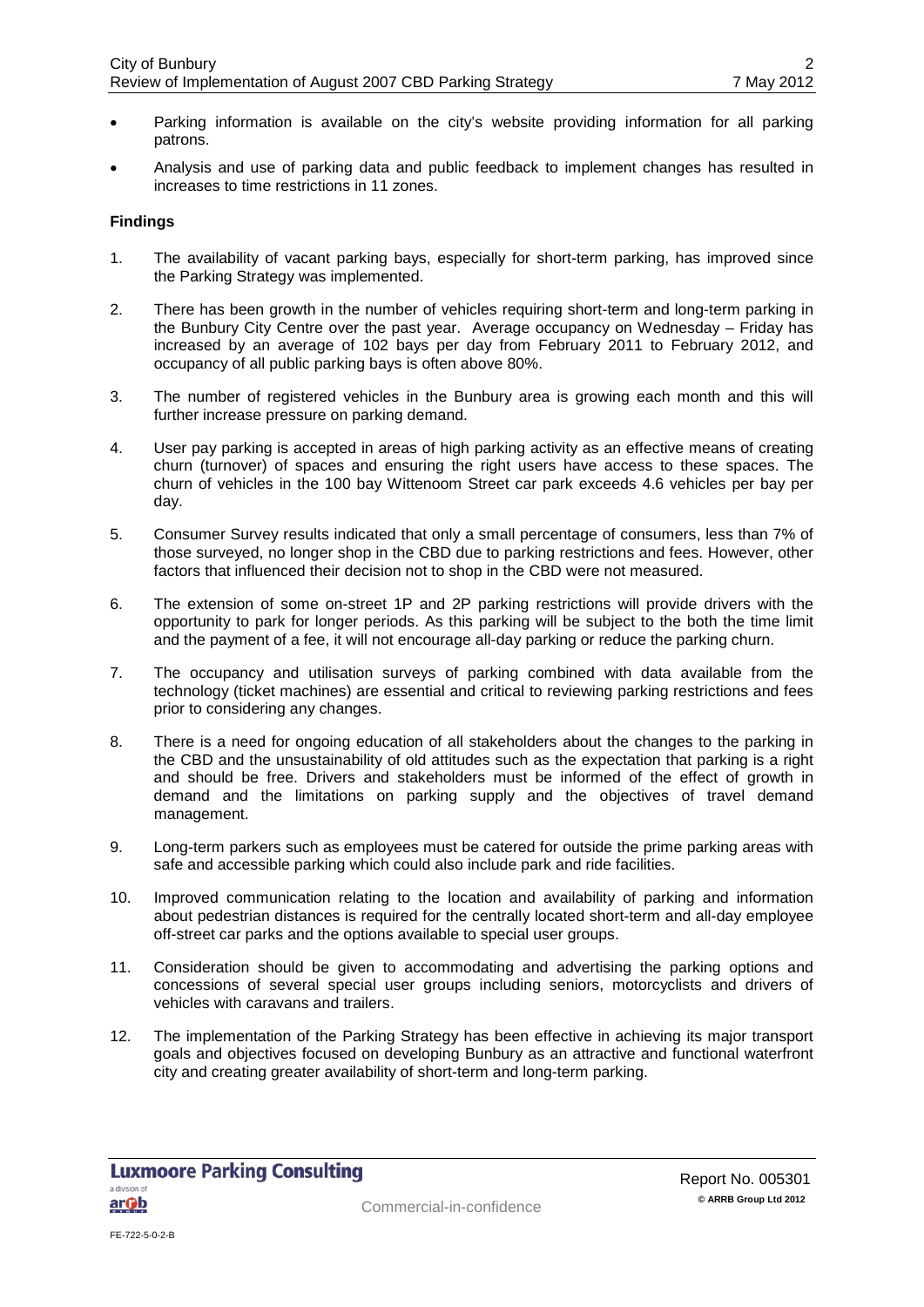- 13. The rationale for the Parking Strategy and the benefits that have occurred since it was implemented has not been conveyed to many stakeholders. A more proactive approach is required by Bunbury and the BCCI.
- 14. Investigations by Bunbury in identifying and assessing the introduction of additional decked parking have been limited. Although deck parking will only be required within 5-10 years, it is important to consider potential locations, and their viability and feasibility.

#### **Recommendations**

- 1. Develop and implement ongoing education and communication programs focussed on the need for and the benefits of the Parking Strategy. This program is to be targeted at different stakeholders including businesses, customers, employees and special user groups. Bunbury and the BCCI are to disseminate easy to understand information for businesses to issue to their customers. Updates are to be regularly provided in the print and electronic media.
- 2. Additional parking enforcement staff should be engaged to ensure a high degree of compliance with the parking regulations.
- 3. Develop parking plans for specific users including seniors, motorcyclists, drivers of vehicles towing caravans and trailers and the disabled, and also any special arrangements such as Gold Ticket parking. These plans should extend to advertising the location of this parking via wayfinding signage, the website and other media, especially for visitors.
- 4. The parking utilisation and occupancy surveys are an effective and necessary parking management tool and should be undertaken at least annually. This information and the statistical data obtained from the parking machines should be analysed and form the basis for any review and any amendments including amendments to hours of operation, time restrictions and parking fees in order to maintain short-term parking availability (churn) in the CBD.
- 5. Subject to recommendation 4, the Parking Committee should give consideration to reviewing the commencement time of paid parking and parking restrictions in the CBD (example - from 8.00am to 8.30am). Any changes that may come from the review are to be implemented before 31 October 2012.
- 6. Subject to recommendation 4, the Parking Committee should give consideration to the immediate review of current time restrictions within the CBD with particular attention being given to increasing the time limits of the existing 1P zones. This review should also include site specific business and retail activity data. Any changes that may come from the review are to be implemented before 31 October 2012.
- 7. The Cornwall Street (upper) car park should be converted into short-term parking within the next two years and long-term parkers offered options to park outside of the core CBD or at park and ride facilities.
- 8. In conjunction with the City's Strategic Planning department, suitable options for additional parking, which may include decked parking, should be investigated and concept designs and cost estimates obtained. Parking on these sites may be developed in conjunction with commercial development.
- 9. Undertake an annual safety, information and access assessment at all CBD car parks and provide a detailed list of improvements prioritised into urgent, necessary and desirable (2006 item No.4). Items to be assessed should include but not be limited to:
	- pedestrian access to and within the car parks
	- shelters over ticket machines in off-street car parks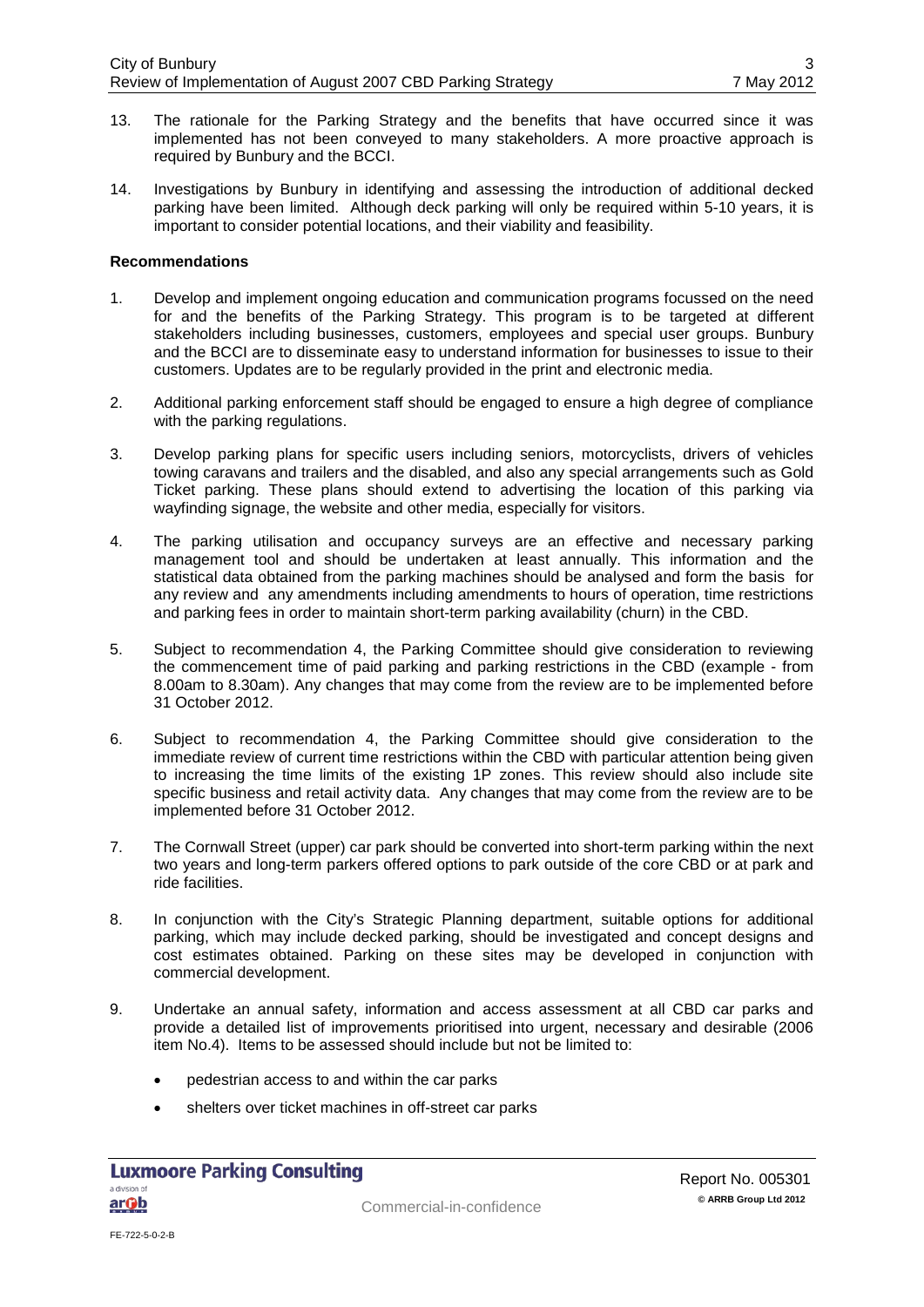- lighting
- **landscaping**
- resurfacing
- vehicle and pedestrian directional signage.
- 10. Continue to improve wayfinding and parking guidance systems to assist pedestrians and motorists to easily understand the convenience and availability of public parking in Bunbury.
- 11. Investigate a suitable funding source in addition to the net income from parking, to support future parking needs and parking related capital works.

#### **Conclusion**

The 2005 Parking Strategy for Bunbury remains valid. The implementation of the actions in the Parking Works Program has been professional and comprehensive and the same diligent implementation is required to be given to the recommendations contained within this report.

Comprehensive and regular education of all stakeholders regarding the necessity and benefits of the Parking Strategy and the ongoing review of parking regulations must be continued to ensure convenient access to the city centre for short-term parkers, long-term parkers, special user groups and pedestrians.

It is essential that all stakeholders are regularly made aware of the underlying reasons for and the benefits of Bunbury's Parking Strategy in promoting a CBD which offers convenient access for motorists and pedestrians.

Additionally, parking regulations are to be reviewed from time to time based on the information available from utilisation surveys and other data and changes occurring in specific areas in the CBD.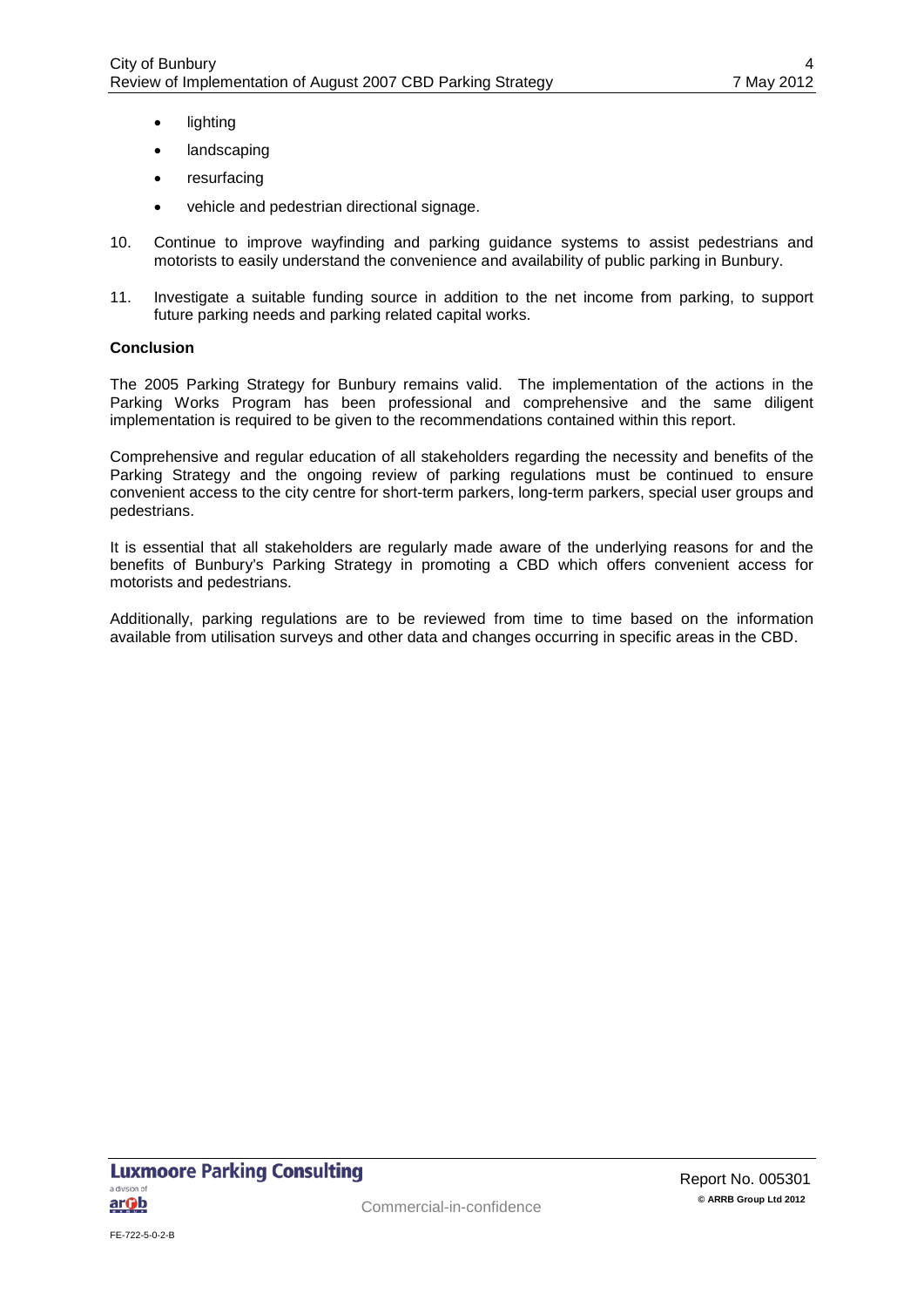## <span id="page-7-0"></span>**1 Background**

In March 2001, Council awarded a contract to GHD Pty Ltd to prepare the Bunbury Transport Vision 2030. During 2002/03, a draft Integrated Land Use and Transport Vision 2030 (ILUTS)<sup>[1](#page-3-1)</sup> was debated by Council and advertised for public comment. Council subsequently endorsed the 2030 document after incorporating amendments that arose from public submissions.

The adopted transport strategy incorporated a "Vision for Parking". The Vision and associated strategies were directed at reducing car dependency by facilitating alternative modes such as public transport, cycling, walking and car sharing and improving management systems.

The most significant determinant of the Parking Strategy is the proposition that there should be a ceiling of 5000 bays in the CBD. This ceiling relies on a significant reduction in car mode share from 95% down to 70% over a 25 year period. Unless there is an effective strategy to change current modal preference, it is likely that the current circumstances in high demand areas will incrementally deteriorate.

Another key component of parking policy is the use of pricing as a management tool. In this regard charging for kerbside parking is strongly recommended as this will ensure greater bay turnover and deter longer term parkers (e.g. workers) from using these premium areas.

In 2006, Council commissioned AARB Consulting to investigate and recommend a detailed program to undertake works over a 10 year period. The report was to review and provide details of the implementation of the strategies and actions proposed in the GHD Integrated Land Use and Transport Strategy [2](#page-7-1)030. The AARB report<sup>2</sup> listed 18 actions.

At the same time as the AARB report was being reviewed by the public, a final City Vision report was being prepared for the City Vision Taskforce. Council received the report from the Taskforce and endorsed a modified Taskforce Vision in December 2006.

At the Council Committee Meeting on 21 August 2007, Council endorsed a Parking Strategy for the Bunbury CBD. The Council decision is reproduced in Appendix A.

The ARRB 2006 report emphasised that it was important to recognise that there is no such thing as free parking. Ratepayers fund a facility that is used by many non-ratepayers. Council and ratepayers are subsidising parking on valuable land that has alternative uses. Issues such as the opportunity cost of off-street parking and forfeited interest should also be considered. The true cost of parking is hidden in higher development costs (such as the CTA Levy) and consequently higher rents and prices to consumers. Free on-street parking encourages drivers to cruise the street to avoid costlier car parks; generating pollution, noise and wasting fuel.

In June 2011, Bunbury requested Luxmoore to undertake an independent review of recent changes made to implement the strategy, including the current occupancy and utilisation levels of all the car parks, as well as a review of on-street paid parking and fixed rate all day parking outside of the CBD. The initial findings found that the Strategy as it relates to parking is valid and the implementation of the Works Program has been professional and comprehensive, however some further investigation is required and minor adjustments could be made.

The Luxmoore findings were presented to public forums in September 2011. One of the major criticisms emanating from the forums was that while utilisation and occupancy surveys of parking had been undertaken, there had been no surveys of retailers or consumers<sup>[3](#page-7-2)</sup>. Several businesses advised

<sup>&</sup>lt;sup>1</sup> Bunbury Integrated Land Use & Transport Vision 2030. Gutteridge Haskins & Davey Pty Ltd, ARRB Transport Research Ltd and SJB Town Planners, 2003.

<span id="page-7-3"></span><span id="page-7-1"></span><sup>2&</sup>lt;br>Bunbury Parking Works Program, City of Bunbury. ARRB Consulting Report No. WC5277 dated May 2006.<br>Bunbury Herald. 6 September 2011.

<span id="page-7-2"></span>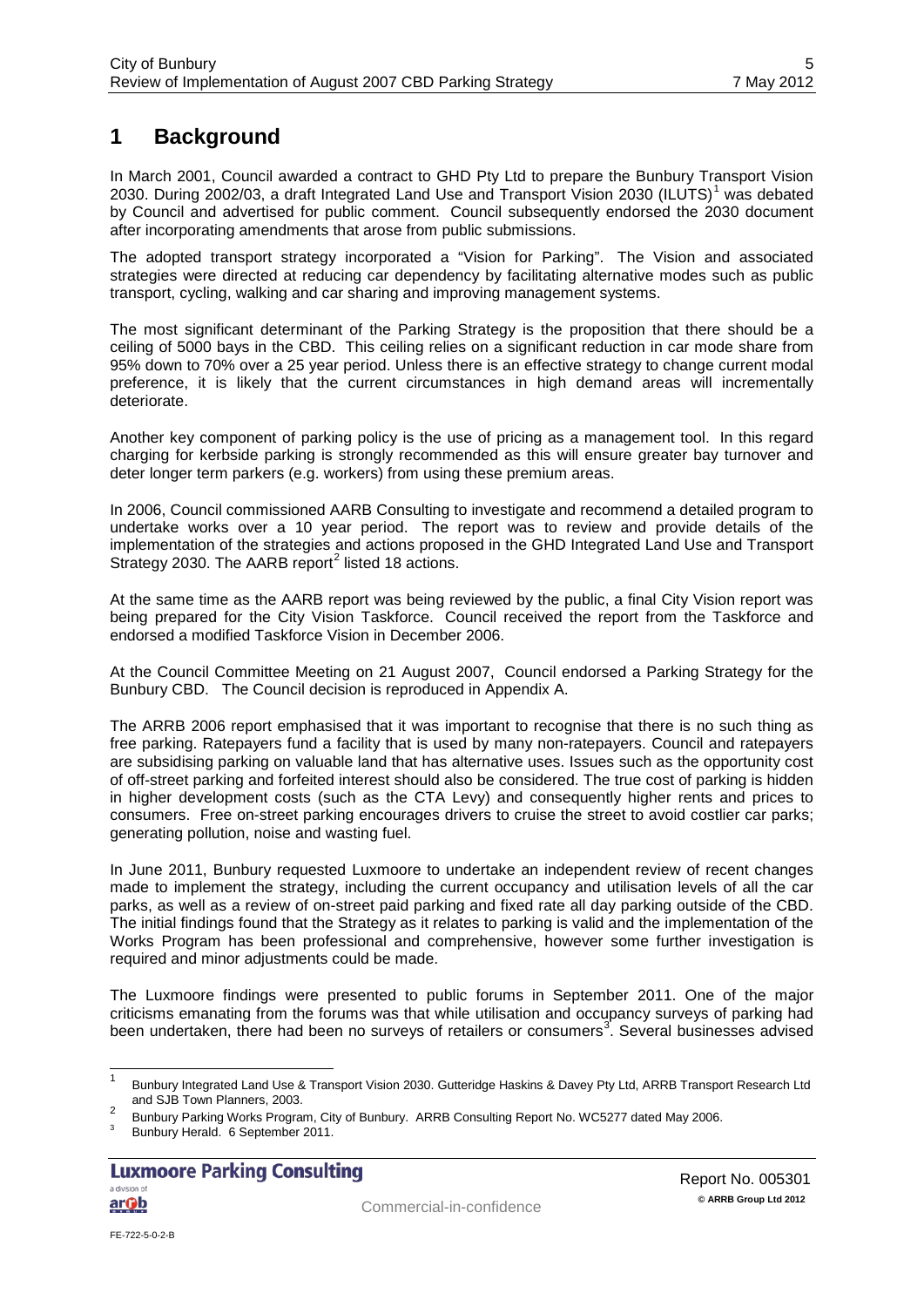their concern that implementation of some measures has had the effect of reducing the number of people shopping in the CBD.

Consequently, in late 2011, Bunbury commissioned The Space Station, a specialist market research organisation, [4](#page-7-3) to research business and consumer perceptions with the objectives of:

- Investigating the beliefs and behaviours in respect to the new parking strategy.
- Exploring the degree to which the new parking strategy fulfils its objectives of increasing the availability of convenient parking in the Bunbury CBD.
- Assessing the degree to which the new parking strategy is likely to have reduced consumers propensity to shop in the CBD.

In February 2012, Bunbury again undertook detailed utilisation and occupancy surveys of parking in order to compare the results with the previous surveys undertaken in the same month in 2011.

In the second stage of the review below, Luxmoore has further reviewed the implementation of Bunbury's Parking Strategy and sets out a list of findings and recommendations. The report is based on the following:

- The commencement of the review undertaken by Luxmoore prior to the September 2011 public forums.
- The feedback received by both Bunbury and Luxmoore from the parking forums.
- The results of business, customer, phone and face to face surveys recently undertaken by The Space Station.
- Comparison of the results of the parking utilisation and occupancy surveys conducted by Bunbury in February 2011 and February 2012.

## <span id="page-8-0"></span>**2 Parking System Actions (2006)**

It is worthwhile to consider the following extracts from the 2006 Bunbury Parking Works Program:

#### <span id="page-8-1"></span>**2.1 Introduction (2006)**

*"Two key attributes of Bunbury's regional transport system are noted in the ILUTS report, [5](#page-8-2) in Section 6.1 page 27 (Gutteridge Haskins and Davey Pty Ltd. 2004).* 

- *There is a high reliance on the car for daily trips.*
- *There is an overwhelming dominance of car travel for anyone that has a car available to them.*

*It is recognised that on one hand, stakeholders want improved choice and greater availability of alternative modes of transport to the car, but on the other hand they also want to provide for private car use, but not for unconstrained demand.*

*In order to achieve the desired mode share targets, a fundamental attitudinal shift by stakeholders and by parkers will be needed. Although Bunbury has experienced rapid growth in recent years, and the urban area is growing at 3.4% per annum (ILUTS Section1.3 page 3), the* 

<span id="page-8-3"></span><span id="page-8-2"></span>

<sup>&</sup>lt;sup>4</sup> CBD Parking Research. The Space Station. March 2012<br><sup>5</sup> Bunbury Integrated Land Use & Transport Vision 2030. - Gutteridge Haskins & Davey Pty Ltd, ARRB Transport Research Ltd and SJB Town Planners. 2003.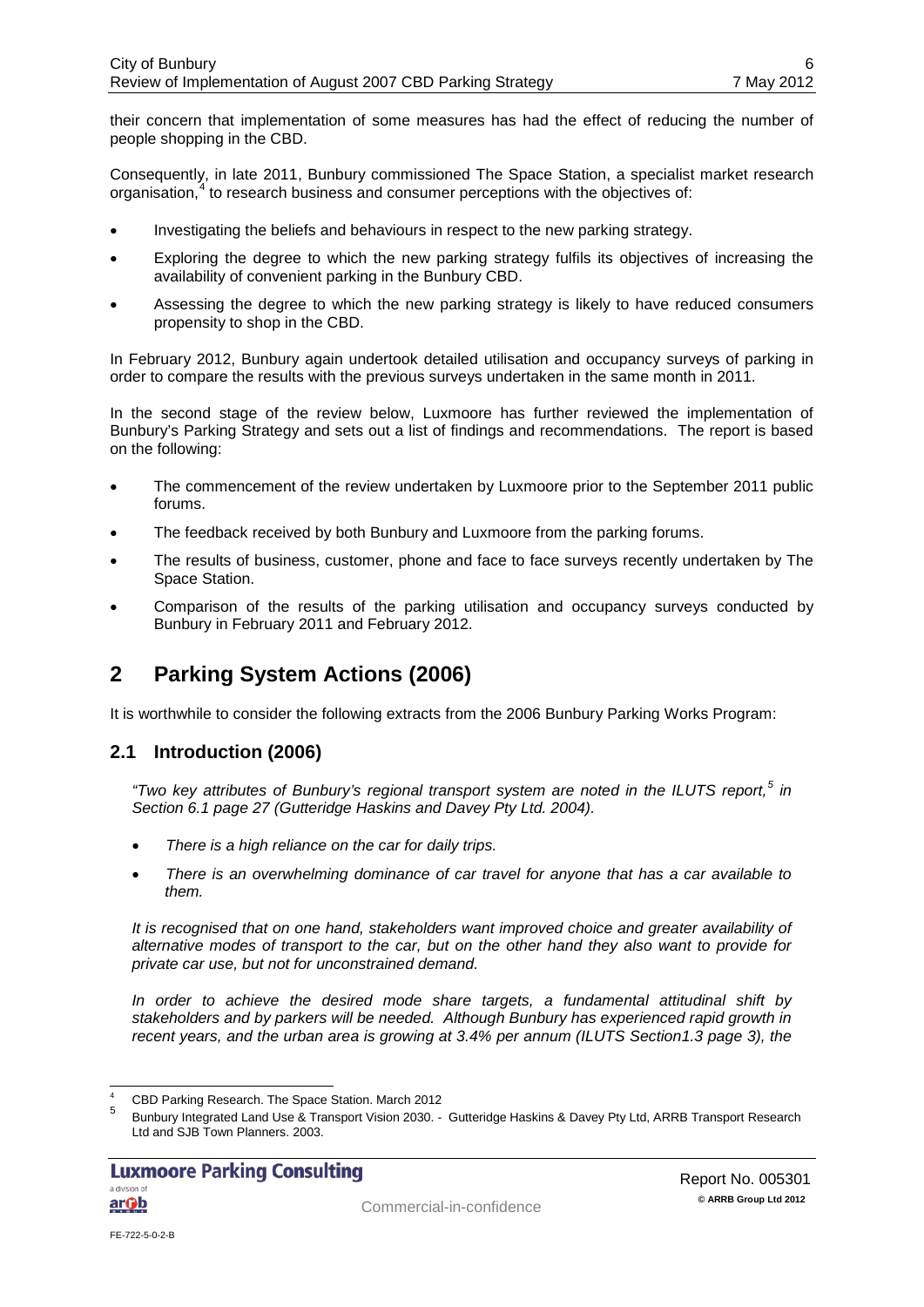*City does not yet suffer major traffic problems. Stakeholders and parkers in Bunbury expect convenient free parking at every destination.* 

*In order to move towards the mode share targets, a change in the way parking problems are defined and solved in Bunbury is needed. This report focuses on the more efficient use of parking facilities, the provision of alternative options and the provision of information to travellers for these options. It does not simply seek to create endless additional parking to accommodate the existing situation. The recommendations in this report are premised on offering drivers a choice between more expensive parking nearby their destination or cheaper parking further away. It also requires a commitment by Bunbury to provide good access conditions between parking facilities and the destinations they serve.*

*Implementation of the recommendations in this report as part of larger transport goals for Bunbury will require long-term vision and courageous actions.* 

*The development and implementation of a comprehensive long term parking strategy represents one of the most challenging tasks confronting a community. Without a consistent and supportive parking strategy, it may be virtually impossible to achieve transport system goals and objectives."*

The Parking Works Program<sup>[6](#page-8-3)</sup> went on to deal with certain effects and consequences and then recommended 18 actions.

#### <span id="page-9-0"></span>**2.2 Consequences of No Action (2006)**

*The current parking system in Bunbury encourages car use (currently 95% all trips). Other effects of the system are as follows:*

- *Free on-street parking encourages on-street searching for bays, and does not encourage the use of off-street car parks.*
- *The low all day rate at the car parks (\$3.60, \$2.50, \$2.00) does not discourage long-term stays, reducing bays available for shoppers.*
- *Paid parking in Bunbury is cheaper than public transport, hence it discourages the use of public transport. (Return bus to Australind costs \$6.00; Zone 1 bus \$2.00 each way).*
- *There is an incorrect perception of shortage of parking bays. Average vacancy at peak demand is more than 300 bays per day.*
- *Drivers will continue to expect to find a space close to their destination.*
- *Drivers are demanding more and more parking bays, expecting the Council to provide these.*
- *Current parking management practices generate a relatively low surplus.*
- *Current infringement frequency of 13 per day, and the low penalty of \$60 does not encourage compliance with payment of parking fees.*
- *As Bunbury's population is expected to double within 25 years, the City cannot provide another 4000 bays simply to appease the growing demand.*

<span id="page-9-1"></span> <sup>6</sup> Bunbury Parking Works Program, City of Bunbury. ARRB Consulting Report No. WC5277 dated May 2006.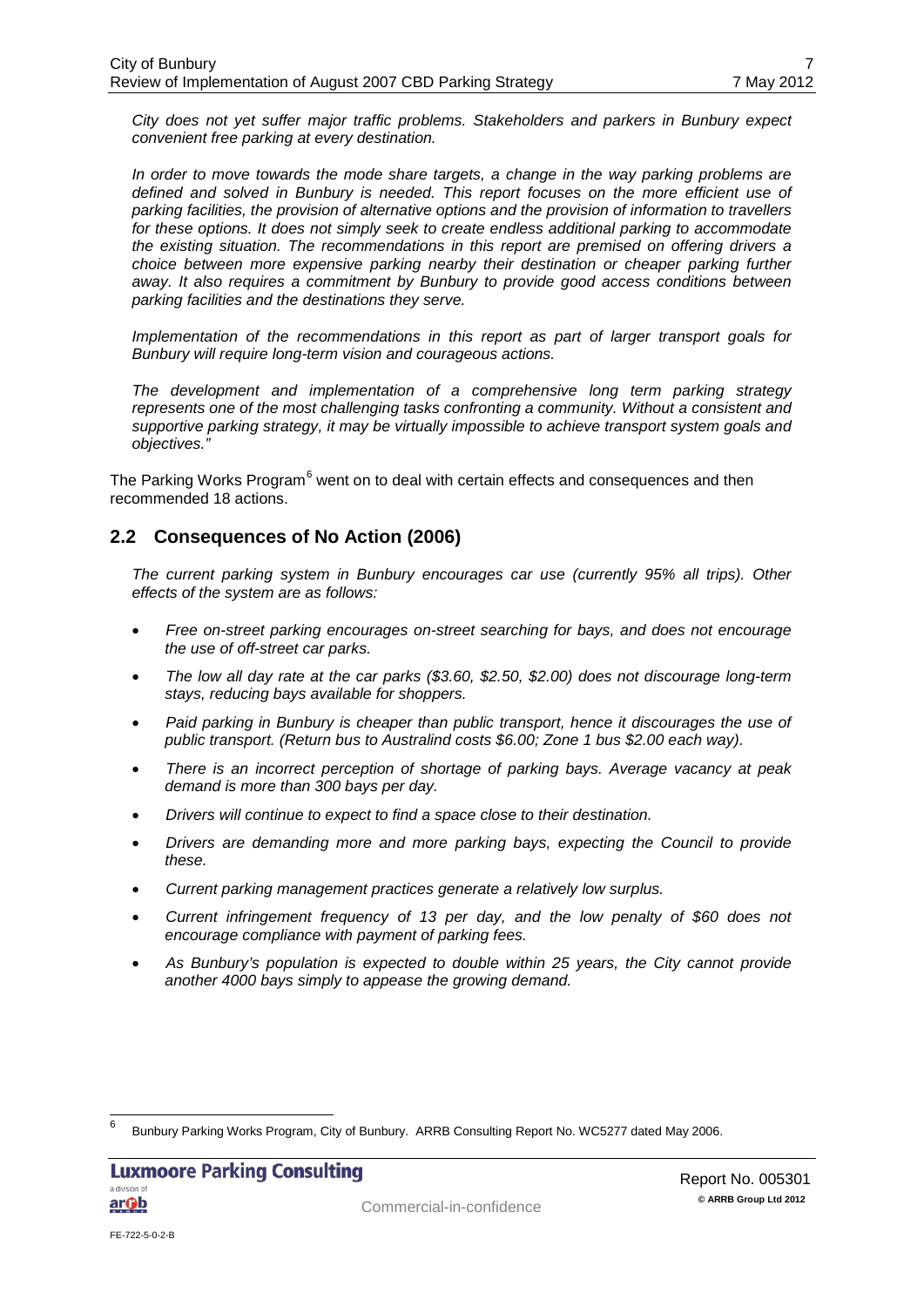#### <span id="page-10-0"></span>**2.3 Recommended actions (2006)**

In order to improve the turnover of bays, encourage alternative transport, create perceptions of easy access and fund deck parking, the report recommended that Bunbury undertakes the following 18 actions as part of an integrated strategy to improve the availability and convenience of parking in the short and long-term:

- 1. Maintains informative and ongoing communication with all stakeholders and the community
- 2. Changes parallel parking in relevant streets to angle (45°) parking as a part of on-street parking improvements
- 3. Increases the cash-in-lieu contribution rate by developers
- 4. Improves wayfinding signage to the city car parks
- 5. Reviews current off-street fees to encourage short-term parking in the inner core of the CBD
- 6. Introduces all day fees in car parks that are currently free of charge
- 7. Implements a Park & Walk program for long stay parkers using fringe CBD car parks
- 8. Phases in on-street parking fees to discourage "hunting for bays" and to encourage use of the off-street car parks.
- 9. Introduces new technology with more convenient payment systems
- 10. Improves car park presentation and aesthetics
- 11. Increases parking enforcement resources
- 12. Sells council owned land to assist in funding deck parking
- 13. Designs and constructs three deck car parks
- 14. Reinvests surplus parking income into provision of alternative transport infrastructure
- 15. Creates dedicated bays for trailers and caravans (with Park & Walk).
- 16. Introduces residential parking permits for inner city residents
- 17. Appoints a dedicated full time Manager for the new parking department
- 18. Regularly reviews utilisation and occupancy levels and accepts a flexible approach to parking fees.

**With the exception of actions 12, 13 and 14, all of these actions have been either fully or partially implemented.**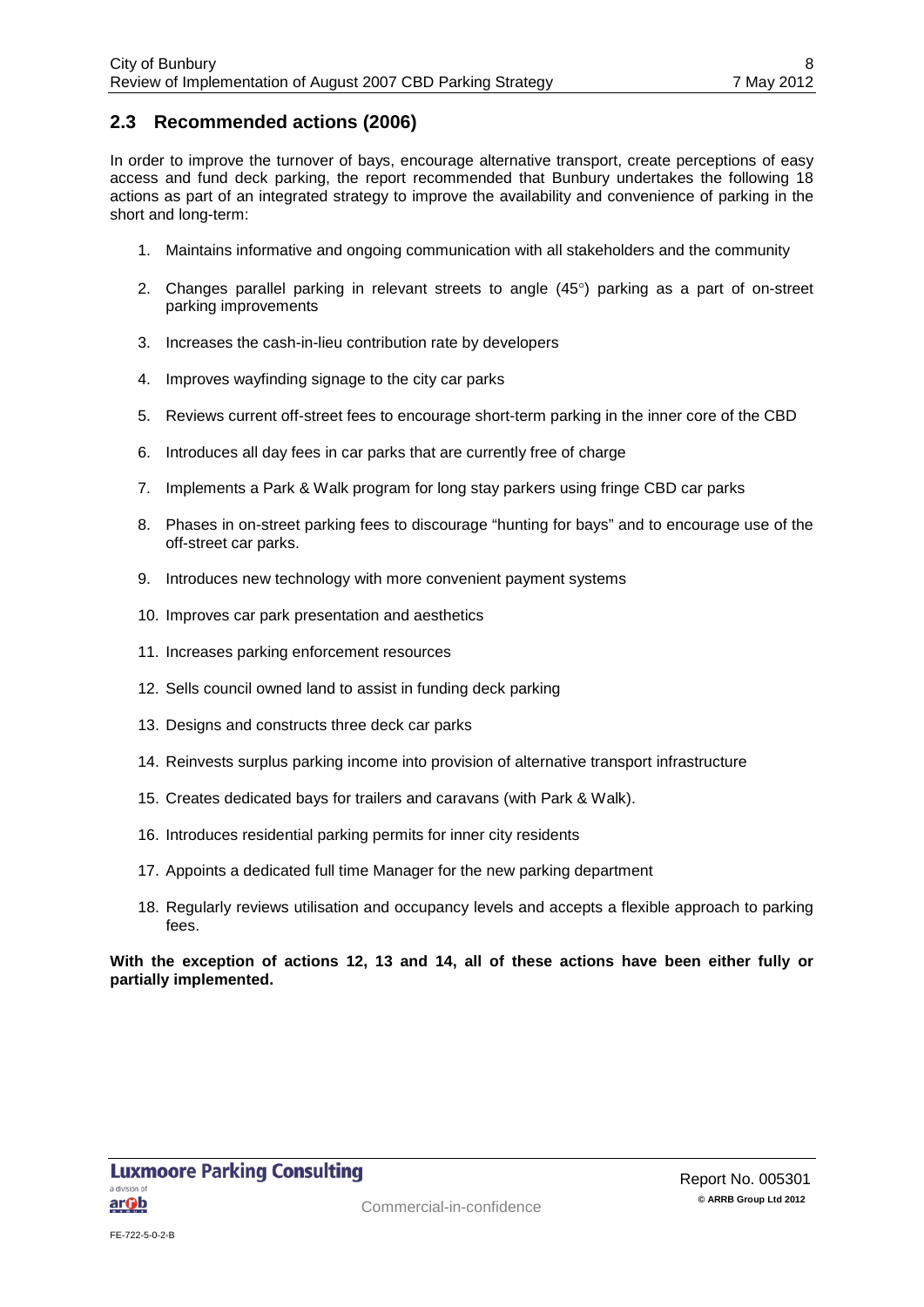## <span id="page-11-0"></span>**3 Commencement of Parking Review (2011)**

The initial findings<sup>[7](#page-9-1)</sup> found that the 2006 Parking Strategy is valid and the implementation of the Works Program has been professional and comprehensive.

#### <span id="page-11-1"></span>**3.1 Initial Findings (2011)**

- 1. The February 2011 parking utilisation and occupancy survey showed that the minimum number of unoccupied public parking bays on and off-street is 17% (432 bays). On average at times of peak demand, there are 160 vacant bays on-street and 641 off-street, a total of 801 bays.
- 2. The general presentation of most fee paying car parks is satisfactory however some improvements could be made.
- 3. It is important to inform pedestrians about walking distances and times, and to identify the important pedestrian routes and ensure they are made safe and attractive to use. The City has recognised this issue and recently received a comprehensive CBD walkability and wayfinding strategy.
- 4. One or two car parks should be upgraded to illustrate some of the benefits of paid parking.
- 5. The data from the new parking machines installed in July 2010 show that the volumes of motorists parking on-street and their duration of stay are both showing an increasing trend.
- 6. When off-street car parks for all-day parking patrons (workers) regularly provide a vacancy of less than 15%, fees should be reviewed and possibly increased. The suggested rise would be from \$3.60 to \$4 per day.
- 7. The current CBD Parking Committee is made up of representation from Council and the private and business sector. This is a valuable and practical means of communication and education of many stakeholders. This committee provides ongoing practical guidance on the development of parking management for the city centre.
- 8. The method of calculating cash in lieu is fair and reasonable, and the allocation of funds, is no longer restricted just to the supply of parking.

#### <span id="page-11-2"></span>**3.2 Recent improvements to parking**

Several improvements to the supply and management of parking have been implemented since 2010. These have all had a positive impact on parking in the CBD and include -

- Construction of the 83 bay Ocean Drive car park available to all-day parking patrons at no charge.
- Construction of additional 7 bays in the Wellington Street car park.
- Provision of an additional 16 of free 1/4P short term parking bays.
- Installation of 19 motorcycle bays.
- Provision of free on-street and off-street parking for Seniors, ACROD permit holders, and volunteers.
- Parking wayfinding signs have been installed at key points of entry to the city to guide vehicles to car parks

<span id="page-11-3"></span> <sup>7</sup> City of Bunbury commenced a Car Parking Review in June 2011, Luxmoore Parking Consulting. 27 June 2011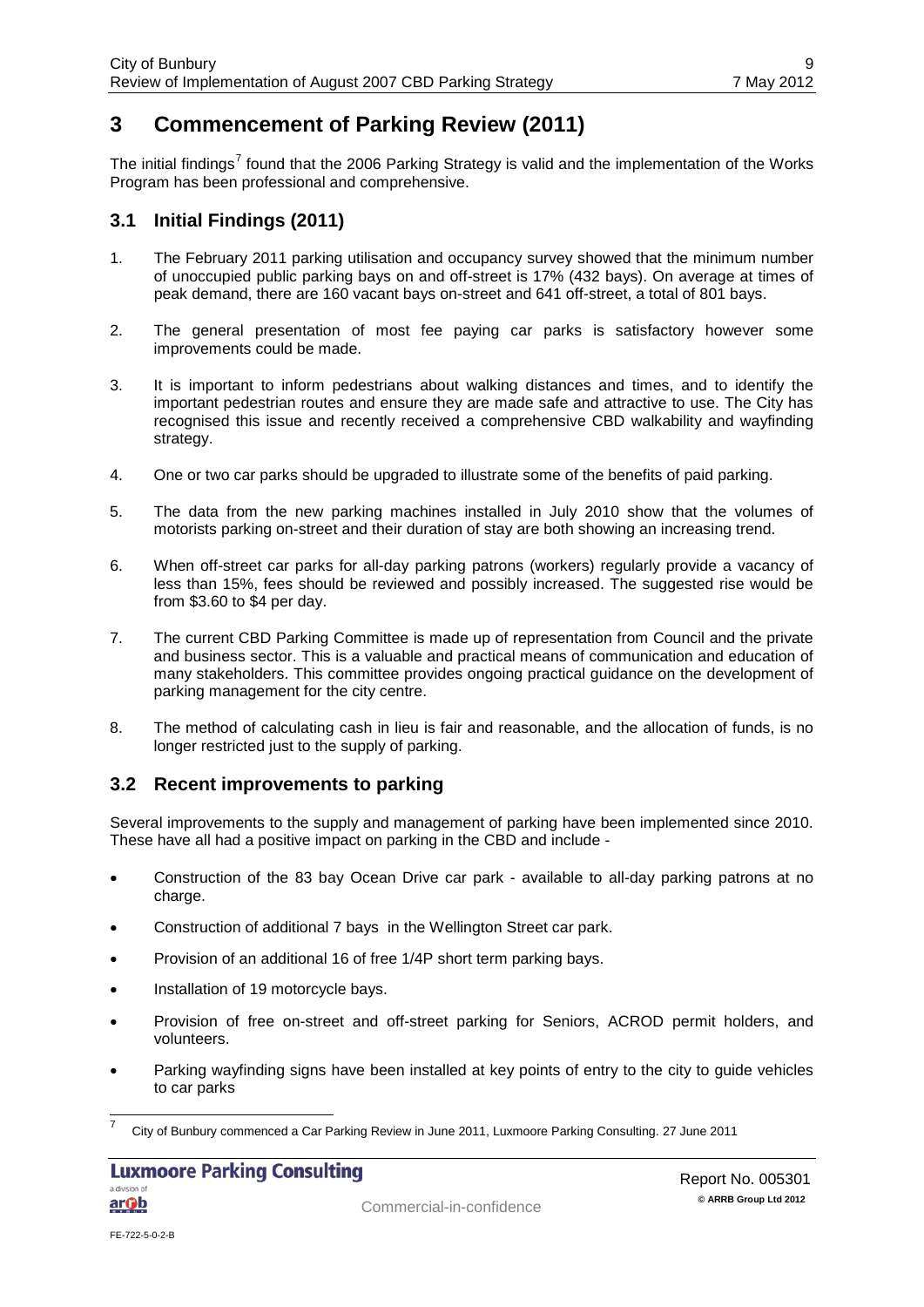- A Public Education policy whereby parking warnings are provided to first time offenders instead of infringement notices
- Parking information is available on the city's website providing information for all parking patrons.
- Analysis and use of parking data and public feedback to implement changes including increases to time restrictions in 11 zones including:

Stingray Pass and Casuarina Drive - 2P to 4P

Carey Street between Victoria Street and Wittenoom Street - 2P to 3P

Symmons Street between Molloy Street and Upper Esplanade - 2P to 4P

Elliot Street - 1P to 3P

Wittenoom Street between Stephen Street and Stirling Street - 1P to 3P.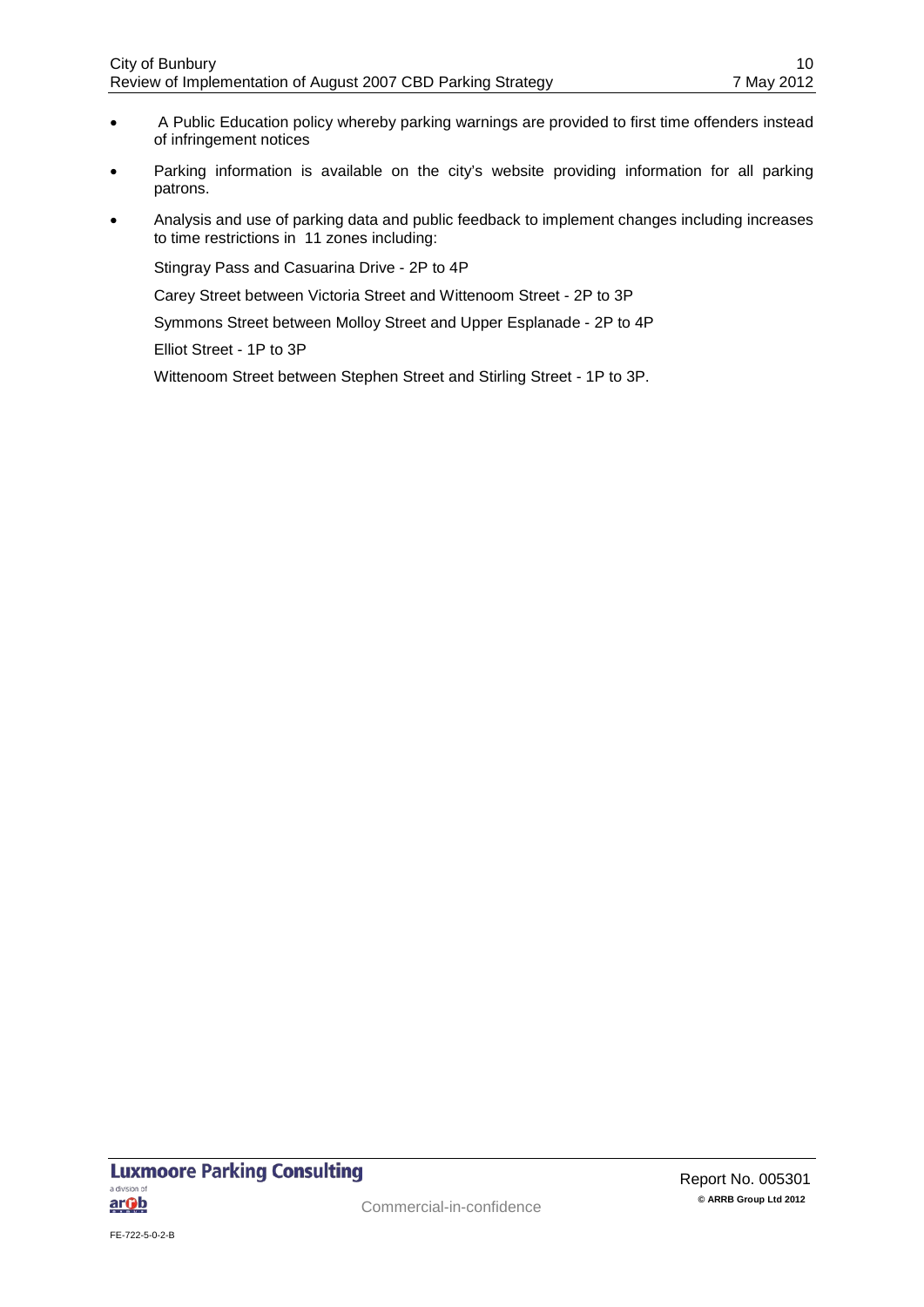## <span id="page-13-0"></span>**4 Feedback from the Parking Forums (September 2011)**

### <span id="page-13-1"></span>**4.1 Summary of comments and suggestions**

Two parking forums were held in September 2011<sup>[8](#page-11-3)</sup>. In response to advertising prior to the forums, Bunbury received 24 written and 2 telephone submissions.

A summary of all of the comments and suggestions received are shown in the following tables.

| Table 1: Summary of correspondence prior to parking forums |  |  |  |  |  |
|------------------------------------------------------------|--|--|--|--|--|
|------------------------------------------------------------|--|--|--|--|--|

| <b>Summary of Comments</b>                                                                                                               | <b>Summary of Suggestions</b>                                                                                                                                                                                                                                                    |
|------------------------------------------------------------------------------------------------------------------------------------------|----------------------------------------------------------------------------------------------------------------------------------------------------------------------------------------------------------------------------------------------------------------------------------|
| there has been a drop in trade since paid<br>parking. Staff have to walk to parking                                                      | 1/ reduce paid parking to 9am to 3pm<br>2/ extend the free parking period from 2hr to 3 hrs<br>3/ create more safe & accessible worker parking<br>4/ increase the amount of 1/4P parking bays<br>5/ implement paid parking at all centres<br>6/ free parking around coffee shops |
| new system is not working                                                                                                                | 1/ all parking machines have initial 2hrs free, then<br>charge's apply.<br>2/ penalty rates could be increased                                                                                                                                                                   |
| should not have to pay to park                                                                                                           | 1/ improve security in car parks                                                                                                                                                                                                                                                 |
| should not have installed machines -<br>competition with other shopping centres                                                          | 1/ improve shopping experience<br>2/ increase parking enforcement<br>3/ construct deck parking (private/public partnership)                                                                                                                                                      |
| were other options considered?                                                                                                           | no suggestions                                                                                                                                                                                                                                                                   |
| like the ability to be able to park                                                                                                      | 1/ only questioned the need to have machines at the<br>western end of Wellington Street                                                                                                                                                                                          |
| need a short free parking period                                                                                                         | 1/ more 15min or 1/2P parking<br>2/ should not have to pay for less than 1 hour                                                                                                                                                                                                  |
| need more than 1 hour                                                                                                                    | 1/ increase time limits                                                                                                                                                                                                                                                          |
| no consideration of the aged - bus service<br>is not good                                                                                | commence with a clipper service around the CBD and<br>1/<br>to surrounding shires                                                                                                                                                                                                |
| increase rates to off-set parking machines                                                                                               | have people place 'clock face' on the dash to indicate<br>1/<br>how long they have been parked.                                                                                                                                                                                  |
| won't go where parking machines are                                                                                                      | no suggestions                                                                                                                                                                                                                                                                   |
| more convenient now - able to park closer -<br>good not competing with workers for<br>parking -                                          | 1/ need to improve education (multi-use tickets- 2hr free<br>-information on where 3hr bays are) column in<br>newspaper/ mail out to businesses/employ PR<br>person/visit old aged homes etc.                                                                                    |
| limited ACROD parking - 2hr parking is not<br>enough CBD not safe at night for elderly -<br>no public toilets - lack of public transport | no suggestions                                                                                                                                                                                                                                                                   |
| have had a reduction of business because                                                                                                 | 1/<br>first hour on-street should be free                                                                                                                                                                                                                                        |
| of machines                                                                                                                              | paid street parking between 10am & 4pm<br>2I                                                                                                                                                                                                                                     |
|                                                                                                                                          | 3/ free parking weekends<br>4/ free parking public holidays                                                                                                                                                                                                                      |
|                                                                                                                                          | 5/ visitor/shopper car parks should be 3hrs free                                                                                                                                                                                                                                 |
|                                                                                                                                          | 6/ businesses should have free parking.                                                                                                                                                                                                                                          |
| elderly disadvantaged by having to use<br>ticket machines                                                                                | 1/ need to improve Gold Ticket Parking scheme.                                                                                                                                                                                                                                   |

<span id="page-13-2"></span><sup>8</sup> Friday 2 September 2011 at the office of the Bunbury Chamber of Commerce & Industry.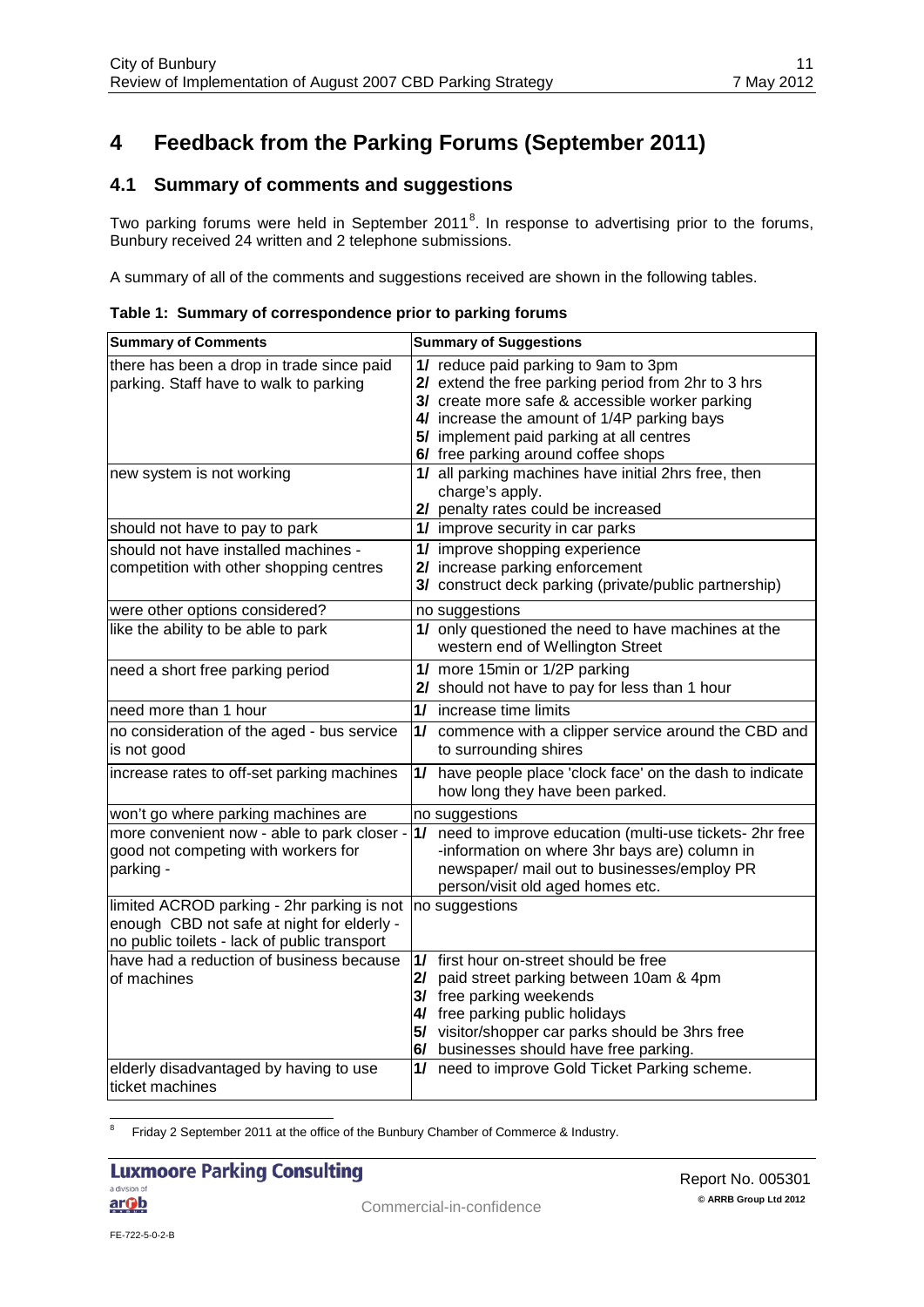| <b>Summary of Comments</b>                                                                                                                       | <b>Summary of Suggestions</b>                                                                                                            |
|--------------------------------------------------------------------------------------------------------------------------------------------------|------------------------------------------------------------------------------------------------------------------------------------------|
| lack of long-term parking - Blair Street<br>foreshore car park entrance is poor - would  2/<br>like prepaid cards                                | need to increase the amount of all day parking<br>11<br>would like a prepaid parking ticket                                              |
| not enough all day parking                                                                                                                       | increase the amount of all day parking<br>1/<br>some time limits are not enough<br>21                                                    |
| no free parking – car park busy and streets  <br>quiet                                                                                           | permits for workers to enable them to park outside<br>1/<br>their work<br>increase time limits to enable less trip to feed machine<br>21 |
| machines have disadvantaged small shops                                                                                                          | 11<br>more 15 min & 30min bays                                                                                                           |
| machines not all bad but have changed<br>shoppers habits - need to increase time<br>restrictions. Machine not necessary on<br>loutskirts of town | need to increase time limits<br>11                                                                                                       |
|                                                                                                                                                  | 1/ first hour on-street free<br>2/ increase all time limits                                                                              |
| loss of business since parking machines                                                                                                          | 1/ remove machines                                                                                                                       |
| time restrictions are not long enough for<br>the hairdressers                                                                                    | 1/ increase time limits                                                                                                                  |
| ACROD people can't access machines -<br>need more all day parking                                                                                | 1/ need to increase the amount of all day parking                                                                                        |
| volunteer parking                                                                                                                                | need to provide free volunteer parking                                                                                                   |
| Gold Ticket parking                                                                                                                              | should improve the Gold ticket parking scheme                                                                                            |

The following table summarises the comments and suggestions made at the Forums. These have been colour coded into  $\frac{$ Yellow = Positive comments, Blue = Neutral comments, White = Negative comments. 140 comments/suggestions were recorded.

| <b>Comment</b>                                                                                                |
|---------------------------------------------------------------------------------------------------------------|
| staff are not able to go from one free parking area to another                                                |
| seniors needs more space - need access to where they are going                                                |
| 1 hour time limit is too short for lunch etc.                                                                 |
| we need to educate people to walk to the shops                                                                |
| don't know how long they need when they arrive to start shopping                                              |
| 2 hrs of free parking is not enough                                                                           |
| can't always get back to car                                                                                  |
| won't go shopping if I have to pay                                                                            |
| ticket machines are just revenue raising                                                                      |
| happy to come into town - able to get parking space.                                                          |
| Fremantle have a parking permit system for residents which gives them free parking                            |
| sometimes you can forget to buy a ticket                                                                      |
| the size of the font on the front of the machine is too small.                                                |
| CBD is 40 minutes from Australind                                                                             |
| Residential areas have to pay for parking                                                                     |
| people are taking less time to shop                                                                           |
| Gold ticket parking is good but should be able to be used everywhere - pensioners less able to afford parking |
| pensioners should park for free                                                                               |
| customers pay for parking                                                                                     |
| needs more education of parking for public                                                                    |

## **Luxmoore Parking Consulting**

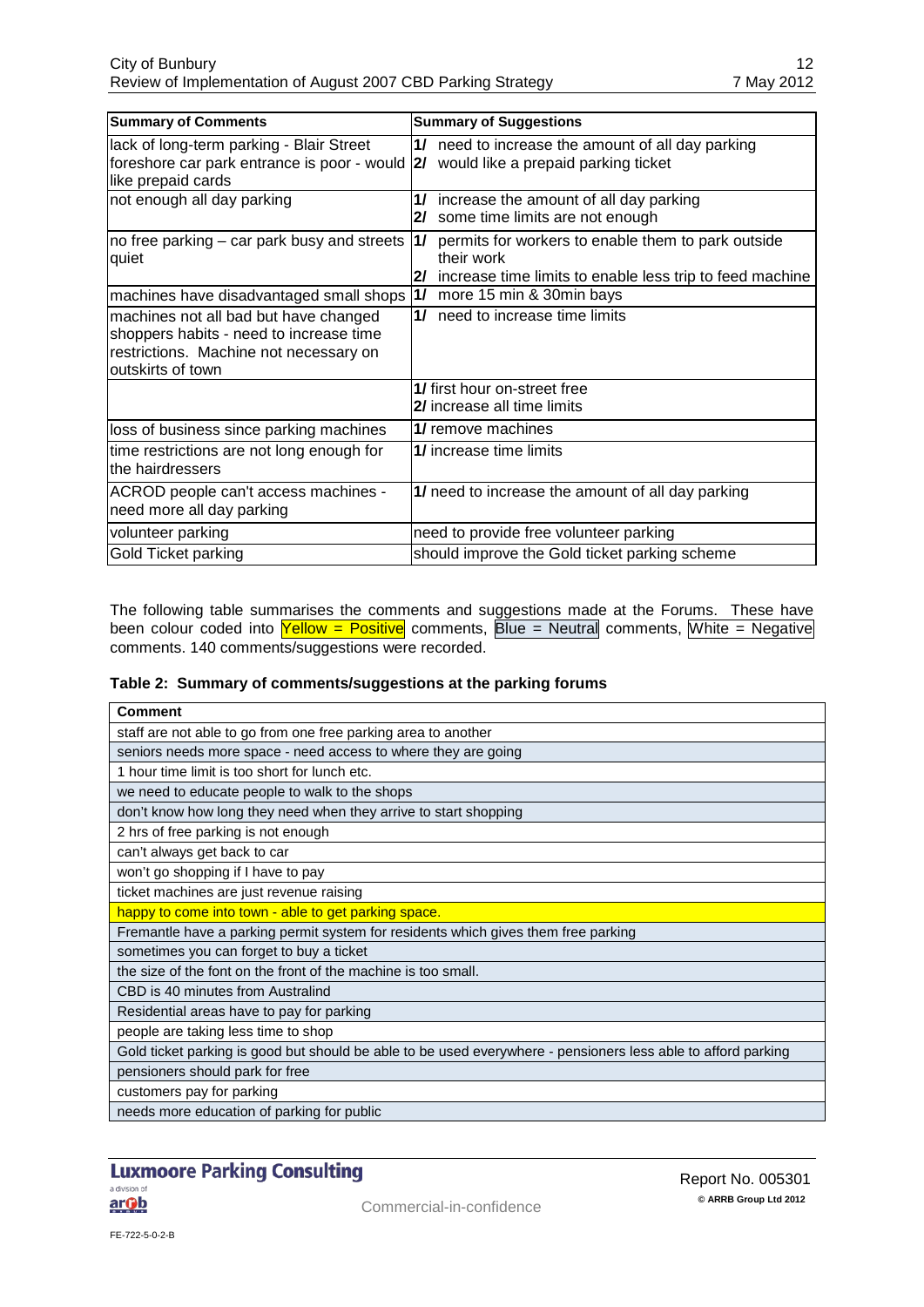| Comment                                                                                        |
|------------------------------------------------------------------------------------------------|
| needs more education regarding payment options and that $10c = 6$ mins                         |
| CBD have small businesses that are not able to go to suburban centres                          |
| shops don't get free parking                                                                   |
| Council should pay for parking - we pay rates                                                  |
| Marlston Hill area busy on Sunday - no restrictions apply then                                 |
| need more staff parking                                                                        |
| CBD needs to be more vibrant to get people in                                                  |
| CBD business should have free parking                                                          |
| Businesses should be able to lease parking bays                                                |
| there should be employee parking permits                                                       |
| need loading zone in Princep St area                                                           |
| time limits on machines don't allow customers to browse.                                       |
| No parking machines in Spencer Street in front of shops                                        |
| don't need ticket machines outside of CBD - Marlstone Drive and Ocean Drive                    |
| Marlston Hill area has very limited parking                                                    |
| ticket machines don't give change                                                              |
| access control in car parks would be better                                                    |
| should have first hour free and then pay                                                       |
| The Wittenoom St (South) car park should be a car park/department store                        |
| should have employee parking laws                                                              |
| introduce card payment option for machines                                                     |
| old St. johns hospital site would be good for parking                                          |
| more Rangers since parking machines                                                            |
| Rangers to check for CBD employees parking in short-term or street parking                     |
| before ticket machines, workers were able to park in the streets                               |
| Council can fix administration building but can't afford to build a decked car park            |
| City of Bunbury council is responsible for providing parking                                   |
| 250m an acceptable walking distance for shoppers                                               |
| 250m to 300m acceptable walking distance for workers                                           |
| shopping centres like the forum charge parking though rental                                   |
| before ticket machines the CBD was more vibrant                                                |
| CBD business should have been surveyed before the machines were installed                      |
| will there be free parking at Christmas                                                        |
| can there be other free parking days                                                           |
| <b>CBD levy</b>                                                                                |
| allocation of parking for developers - cash in lieu option                                     |
| need cash in lieu fund                                                                         |
| park and ride would not be good                                                                |
| ECU looked at park and ride and the idea was not well accepted                                 |
| more people are parking at the hospital and the forum and then coming into town by other means |
| currently all CBD parking is on reserve land                                                   |
| why were parking machines introduced                                                           |
| overall business is happy                                                                      |
| Bunbury is different to other cities                                                           |
|                                                                                                |
| City of Bunbury should do something for workers                                                |
| there needs to be more all day parking for workers                                             |
| there is no all-day parking after 9.00am                                                       |
| public transport system is very poor                                                           |
| signage in car parks not clear                                                                 |
| should have free parking on-street and paid parking in car parks                               |

## **Luxmoore Parking Consulting**

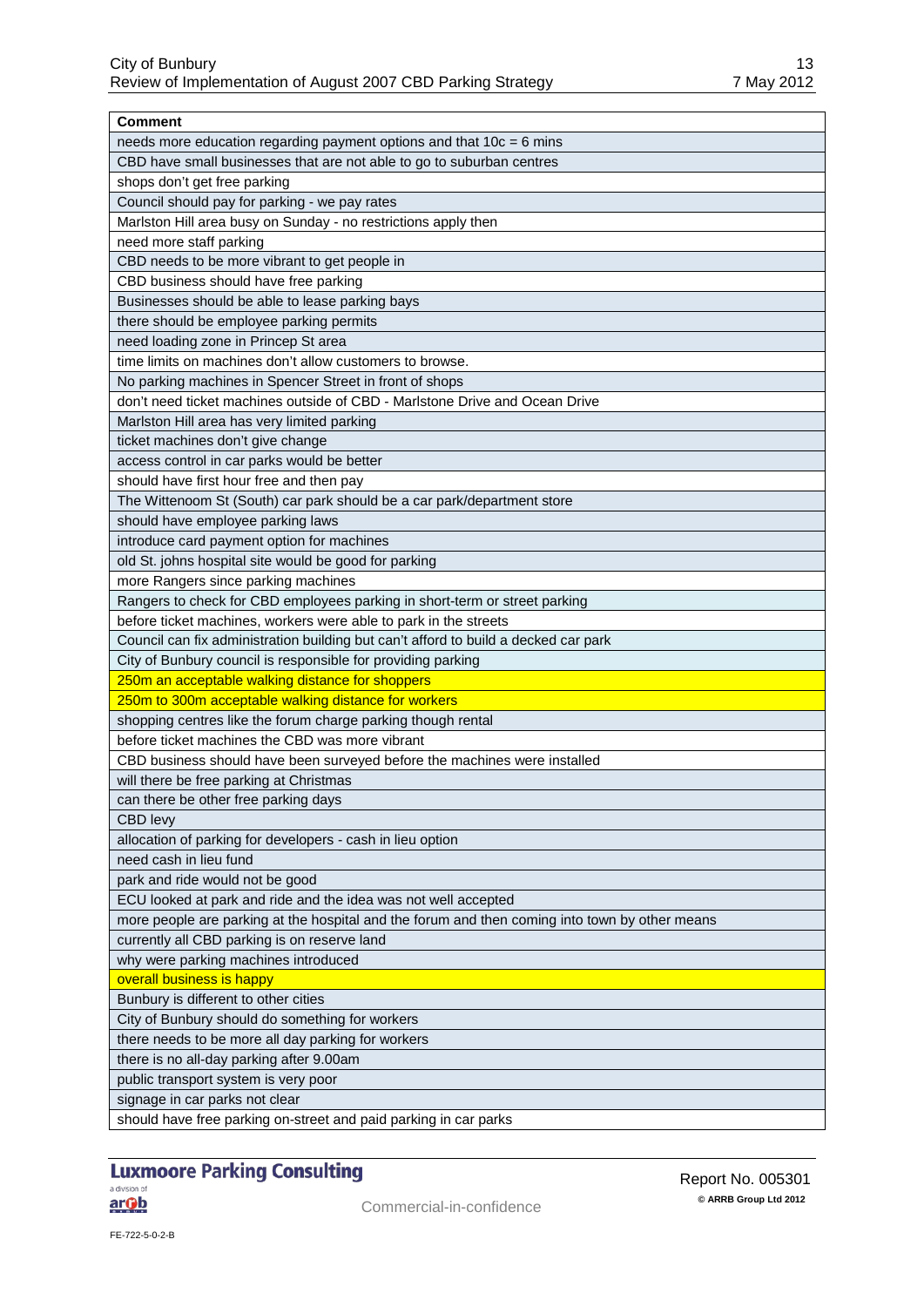| <b>Comment</b>                                                           |
|--------------------------------------------------------------------------|
| could change parking time limits - increase                              |
| should have free parking on-street                                       |
| should have one hour free on-street                                      |
| start times should be changed to 9.00am to 4.00pm                        |
| there should be free parking on Saturday                                 |
| provide a free booklet of parking tickets for ratepayers                 |
| parking on quiet streets should be free                                  |
| a cat system would be good for the city                                  |
| people are leaving the CBD for other centres                             |
| not enough parking in the CBD                                            |
| not good that you have to pay for parking                                |
| there is a problem with the accessibility of parking                     |
| paying for parking is an issue                                           |
| the current system is to complicated - don't know what you can do where  |
| paying is less of an issue than the risk of a fine                       |
| could look at a pensioner permit system                                  |
| More education is required e.g. multi use of tickets                     |
| rangers to educate - handouts for shops,                                 |
| need to cater more people from out of town                               |
| survey questions need to be simple                                       |
| paying for parking is an issue                                           |
| customers don't spend as long browsing                                   |
| if workers park in the short-term parking all day they get a ticket      |
| the number of Rangers increase with the introduction of parking machines |
| road design in Stirling street is not good                               |
| people think machines = less browse time                                 |
| not enough parking in the CBD for workers                                |
| 1 hour parking to short; people are clock watching when shopping         |
| don't increase the current costs for parking                             |
| parking machines have freed up street parking                            |
| there is a need to improve the feel of the CBD                           |
| there needs to be some big name shops in the CBD                         |
| there was a down turn in business when the parking machines went in      |
| could there be a ticket for people to use while off loading              |
| need to look at extending the CBD time restrictions to Sunday            |
| there needs to be more loading bays in the CBD                           |
| CBD could use more 1/4P parking bays                                     |
| need to set aside parking areas for workers                              |
| there needs to be a review of start times for the parking machines       |
| introduce a pay on return system access control                          |
| 1hr parking is not long enough time to go shopping - needs to be longer  |
| there needs to be more uniformity in the parking                         |
| machine labels need to identify you can pay from 10 cents                |
| could have a two part ticket for refund by shops                         |
| parking could be free before 10 and after 4                              |
| parking could be free Saturday or after 3pm                              |
| make the Entertainment centre 3 hour free parking                        |
|                                                                          |
| make first 1/2 hour parking free                                         |
| look at introducing Mum and Pram parking close to parking machines       |
| need more motorcycle bays                                                |

## **Luxmoore Parking Consulting**

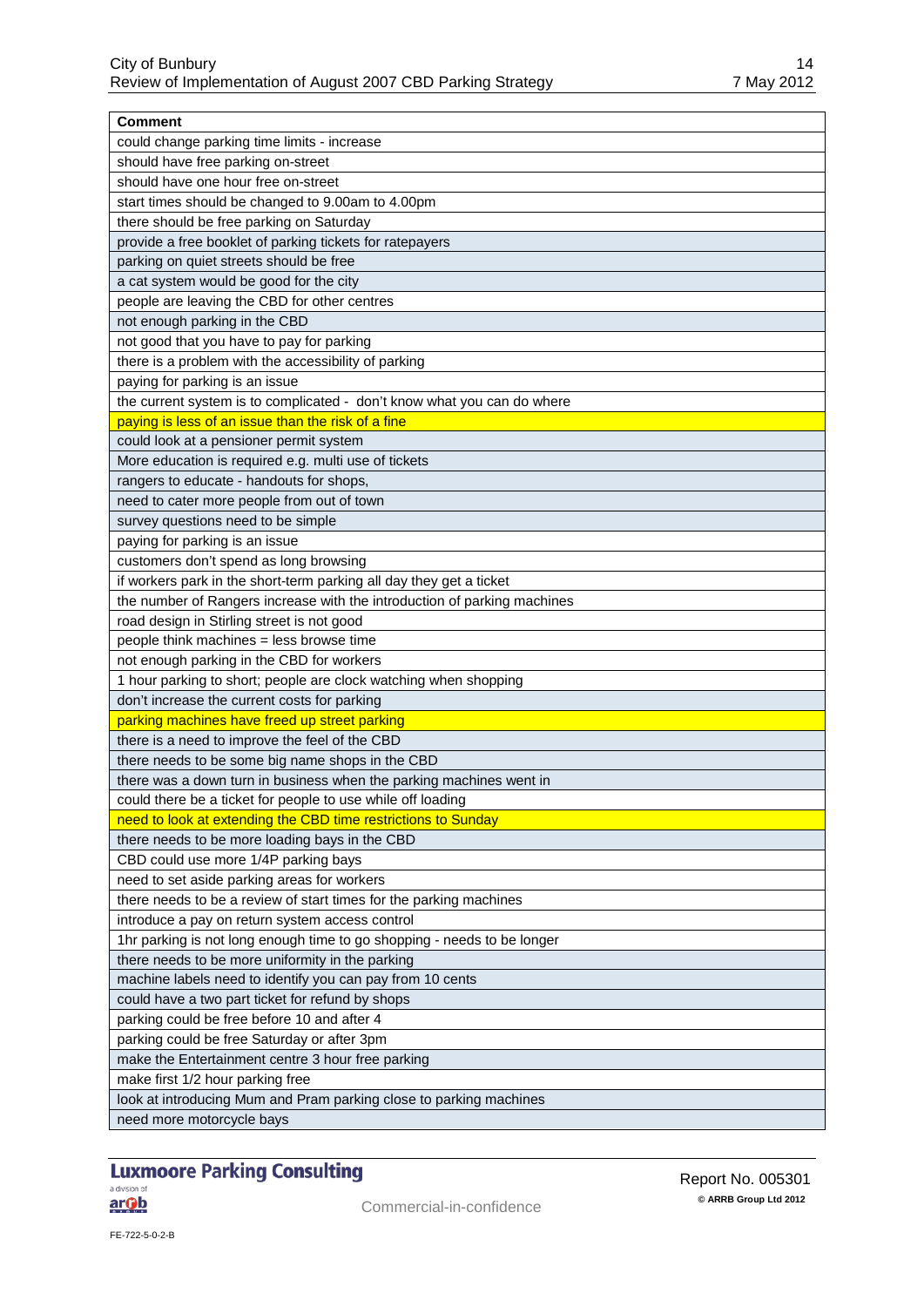| <b>Comment</b>                                                              |
|-----------------------------------------------------------------------------|
| need to review minimum CC payment                                           |
| introduce a permit for deliveries for businesses                            |
| need to look at time limits                                                 |
| people should not have to pay for parking at the beach                      |
| workers need to be further out                                              |
| the machines have got staff of the streets                                  |
| cash in lieu data                                                           |
| although issuing warnings now, infringement numbers will go up in time      |
| is the maximum number of vehicles coming into the CBD reached               |
| parking machines don't have to stay                                         |
| previous ideas not adopted - why here                                       |
| outer areas are expanding                                                   |
| machines were introduced to improve traffic flow not revenue                |
| need to do a survey in Nov and Dec as it is much harder to get a space then |
| need more loading zones in the CBD                                          |
| the introduction of a park and ride system for workers with free parking    |
| there needs to be a business case for park and ride                         |
| decked parking could be built on the Wittenoom St South car park            |
| free parking one month before Christmas                                     |
| the income from machines to reduce rents                                    |

It is to be expected that there will always be more negative comments at a public meeting than positive, as stakeholders who are comfortable with the changes are less likely to attend and voice their opinion.

The negative comments can largely be summarised into 5 common groupings:

- Against pay parking in any form.
- The one hour parking maximum is too restrictive.
- The days and hours that fee parking operates should be changed.
- An initial period of pay parking (e.g. 1st hour) should be free.
- Insufficient easily accessible parking for employees, seniors, loading and motorcycles.

Very few comments criticised the fee structure, the signage, the presentation of the car parks or the methods of payment.

#### <span id="page-17-0"></span>**4.2 Response to negative comments**

Each of the groupings of negative comments is dealt with below.

#### <span id="page-17-1"></span>**4.2.1 Against paid parking in any form**

Drivers do not travel to a centre simply because the parking is free. Parking is a means to other ends. Although most drivers recognise that they do not have a 'right' to park, they do require the confidence of being able to find parking close to their destination.

The introduction of paid parking does not merely apply the principle of 'user pay', it also permits more effective management of parking demand and more efficient enforcement. Paid parking has been

#### **Luxmoore Parking Consulting** a division of <u>ar Ob</u>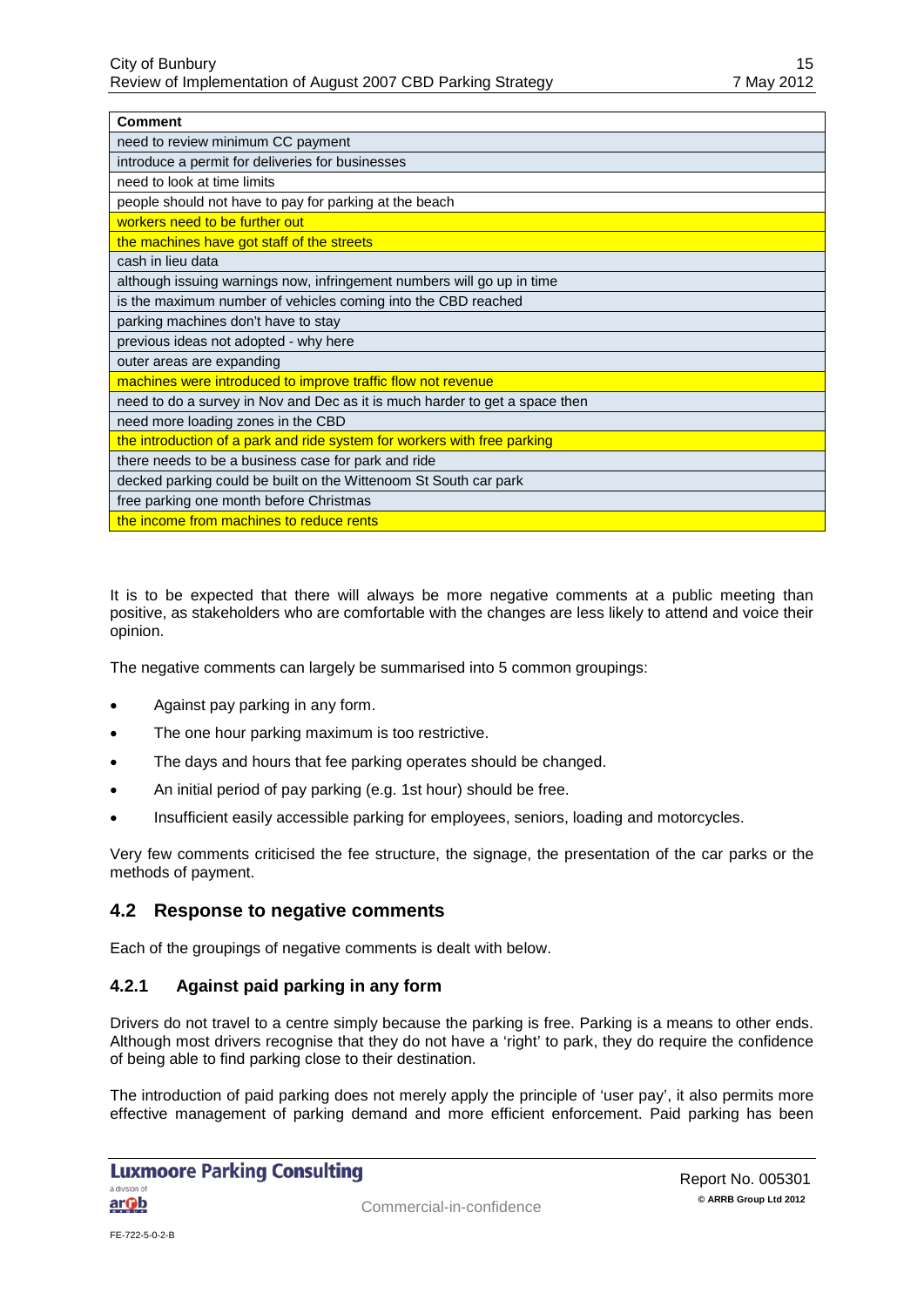shown to be an extremely effective demand management strategy. The introduction of machines has allowed Bunbury to take a more flexible approach to parking law enforcement with a stronger focus on public education and dissemination of parking information.

High demand is usually considered to be the trigger for the introduction of paid parking. Paid parking is most appropriate in areas regularly experiencing more than 85% maximum occupancy.

#### <span id="page-18-0"></span>**4.2.2 The one hour parking maximum is too restrictive**

Time limits or restrictions are installed to improve the availability/churn of parking to assist the needs of the various businesses in that area.

The application of a particular time limit in an area is determined by local demand. This ensures that a level of parking availability is maintained. If too short a time limit is applied, availability will be increased however drivers will not have the time required to complete their business. If the time limit is too long, the availability of parking in a street is reduced which will in turn create a shortage of parking and traffic congestion.

It is noted that no time restrictions for on-street parking were reduced as part of the implementation of the Parking Strategy. In fact, in 11 zones the time restrictions have increased based on the type of businesses and service provision within the area (refer Section [3.2\)](#page-11-2). For example Stingray Pass, Casuarina Drive were increased from 2 hours to 4 hours; the Western end of Clifton Street, Symmons Street and Wellington Street were increased from 2 hours to 4 hours; and the northern and southern end of Wittenoom Street from 2 hours to 3 hours.

Existing on-street time limits in some areas of the CBD could still be amended, however prior to making any changes to on-street time limits, it is critical that the pattern of parking demand for a particular area (street) is assessed and the overall availability of parking, including the proximity and availability of off-street car parking is considered.

On-street parking is prime parking and that primacy must be maintained to ensure adequate availability and churn of bays.

#### <span id="page-18-1"></span>**4.2.3 The days and hours that fee parking operates on-street should be changed**

With the exception of Sundays, paid parking on-street is generally aligned with the CBD trading days. Although not currently applied, the application of paid parking both on-street and off-street on Sundays, particularly in areas of high demand could be investigated to assist with the management of parking in these areas.

The application of paid parking together with parking restrictions on-street from 8.00am to 5.00pm were introduced to ensure availability of parking during the business day. The introduction of paid parking and time restrictions from 8.30am could result in vehicles being parked in the street from prior to 8.30 am until 9.30am thus reducing the availability of the prime on-street parking for bona fide customers. This may also result in a reduction in patronage of all-day off street parking facilities prior to 9.30am. This situation is further compounded during peak times i.e. Easter, Christmas when shoppers tend to shop earlier to avoid congestion.

Any changes to the days of operation or the start or finish times should be carefully considered to ensure that the change does not negatively impact on the availability or the primacy of on-street parking.

It is also critical that the days of the week that parking applies and the hours of parking restrictions applicable are consistent as this assists in reducing any confusion to users.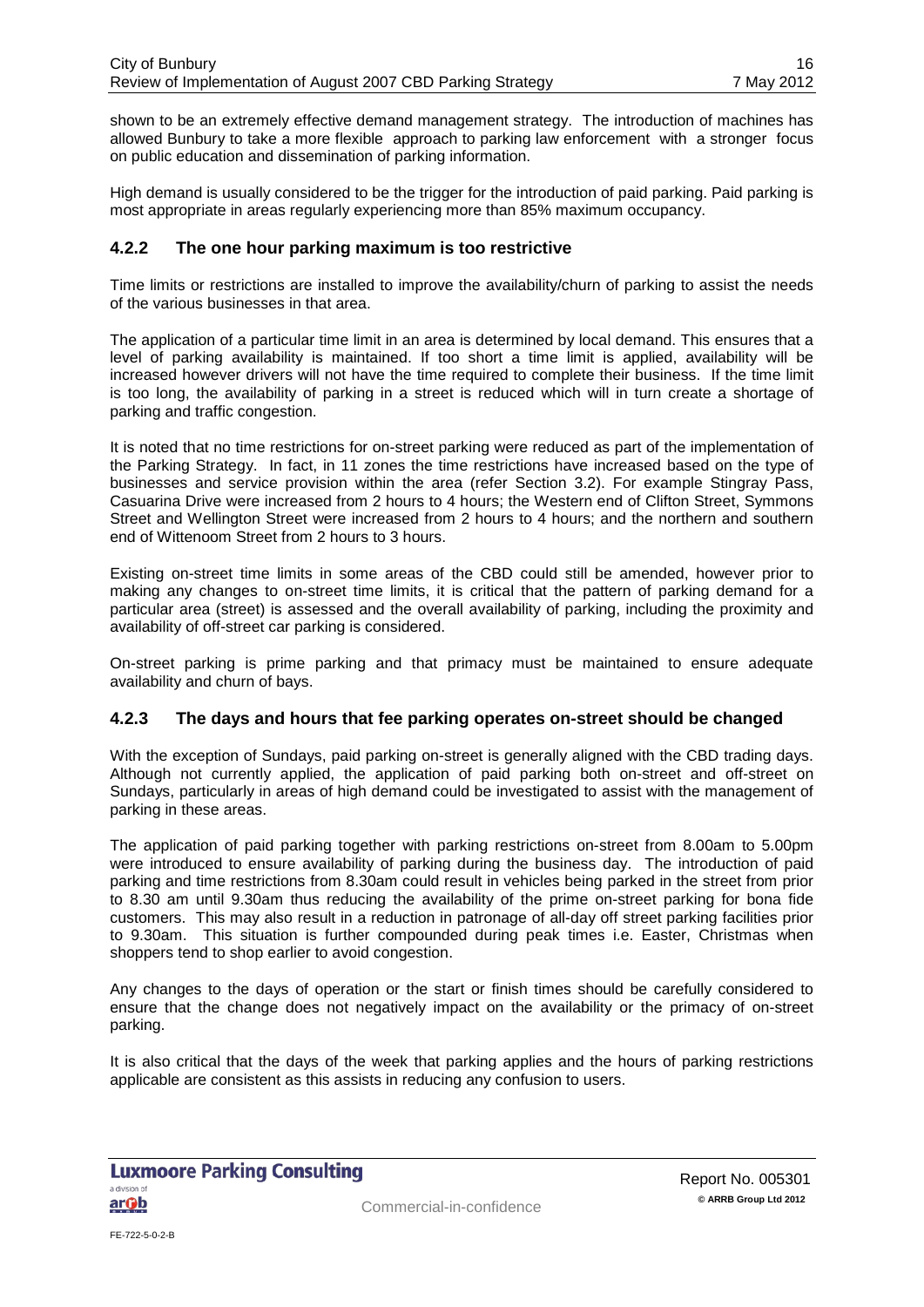#### <span id="page-19-0"></span>**4.2.4 A certain period of pay parking (e.g. 1st hour) should be free**

On-street parking is prime parking that is located adjacent to most key destinations in the CBD. The introduction of a free period to any on-street parking would destroy that primacy.

Free parking has been provided in centrally located car parks for up to 2 hours and in  $\frac{1}{4}$  P on-street parking bays strategically located throughout the CBD. The introduction of an initial free period of parking to the on-street parking bays removes the primacy of that parking and reduces the incentive for motorists to utilise the free parking in the centrally located car parks; this will in turn increase congestion on the streets by the frequent movement of vehicles into and out parking bays.

The accepted best practice by many cities for parking occupancy is a target of a maximum of 85% spaces occupied at times of peak demand. This will ensure that 1 in 7 spaces (15%) will generally always be available and consequently motorists can be confident of finding a vacant space when visiting a high activity area.

We have noted that in other localities where one hour free parking has been provided, it has often been abused by employees of local businesses and significant enforcement resources together with stringent enforcement and penalties are required.<sup>[10](#page-19-2)</sup>

#### <span id="page-19-1"></span>**4.2.5 Insufficient easily accessible parking for employees, seniors, loading and motorcycles**

The provision of parking and parking schemes for special user groups requires ongoing monitoring and assessment to ensure that the needs of these groups is satisfied. To ensure all user groups are considered, a Parking Plan for specific user groups should be developed. This plan should include consideration of appropriate signage, bay marking and other specific conditions that may be specific to the needs of the special user group such as the current Gold Ticket Parking passes.

It is noted that in Bunbury, there are currently parking concessions provided for ACROD (Disabled) permit holders, all-day parkers, residents, businesses, seniors and volunteers. Recently there have been additional loading zones and motorcycle parking bays installed in various locations throughout the CBD.

<span id="page-19-3"></span><sup>&</sup>lt;sup>9</sup> The right price for curb parking – Chapter 12 The High Cost of Free Parking. Donald Shoup, APA 2005.

<span id="page-19-2"></span>City of Vincent, The Avenues Car Park. March 2012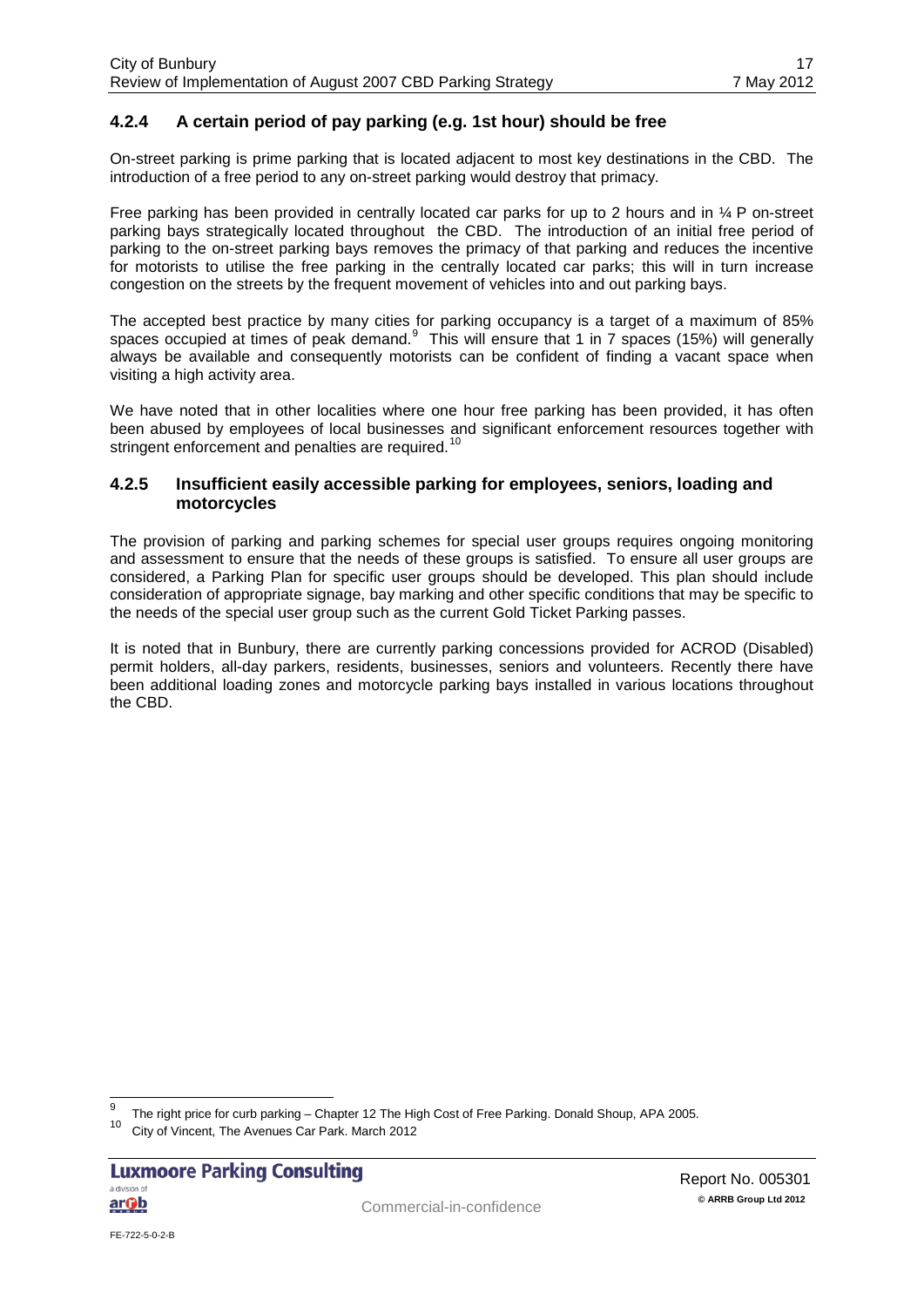## <span id="page-20-0"></span>**5 The Business and Consumer Survey (March 2012)**

This was commissioned by Bunbury in response to enquiries and comments at the September 2011 parking forums.

The survey, undertaken by the specialist organisation The Space Station, investigated 4 target markets:

- 1. Businesses within the CBD
- 2. Consumers who park in the on-street paid parking (Fri/Sat)
- 3. Consumers who park in the 2 hour free shopper car parks (Fri/Sat)
- 4. Consumer who do the majority of their shopping outside the CBD.

A total of 515 responses were obtained; from 386 businesses, 129 consumers parking in the CBD and 100 consumers who shop outside the CBD.

The findings from this comprehensive survey are summarised below:

- Convenience is an important consideration with price being a secondary consideration.
- Consumers most commonly perceived that parking availability had not increased or decreased.
- Consumers most commonly saw benefits in paid parking but there are some issues with availability such as location factors, time limits or increased cost. Consumers interviewed in the paid parking locations most commonly saw benefits, but those interviewed in the free/ shopper car parks did not commonly see a benefit in paid parking.
- The vast majority of consumers require less than 2 hours parking.
- The vast majority of consumers select to use the visitor/shopper car parks or on-street paid parking rather than shop outside the CBD.
- A small percentage of consumers (less than 7%) no longer shop in the CBD due to the parking strategy (but other factors that may influence their decision were not measured).
- Those that shop more frequently outside the CBD most commonly have not changed this over the last 12 months.
- Economy and parking are clearly top of mind issues for many businesses in the CBD.
- Addressing issues of parking convenience/availability is a limited and short sighted approach to attracting consumers to the CBD. It is important that the business community examines all factors that may potentially be impacting on consumer volume in the CBD.

The Business and Consumer Survey report recommended that Bunbury address the following:

- Review and refine communications parking is not available if drivers don't know where it is. There is a gap between actual availability and perceived availability.
- Consumers need to understand the rationale behind the parking strategy. If they don't understand that it is designed to benefit them, they may view it as just another charge by the Council.
- Specific strategies are required for specific areas. Cost will increase availability but it is a fine balance.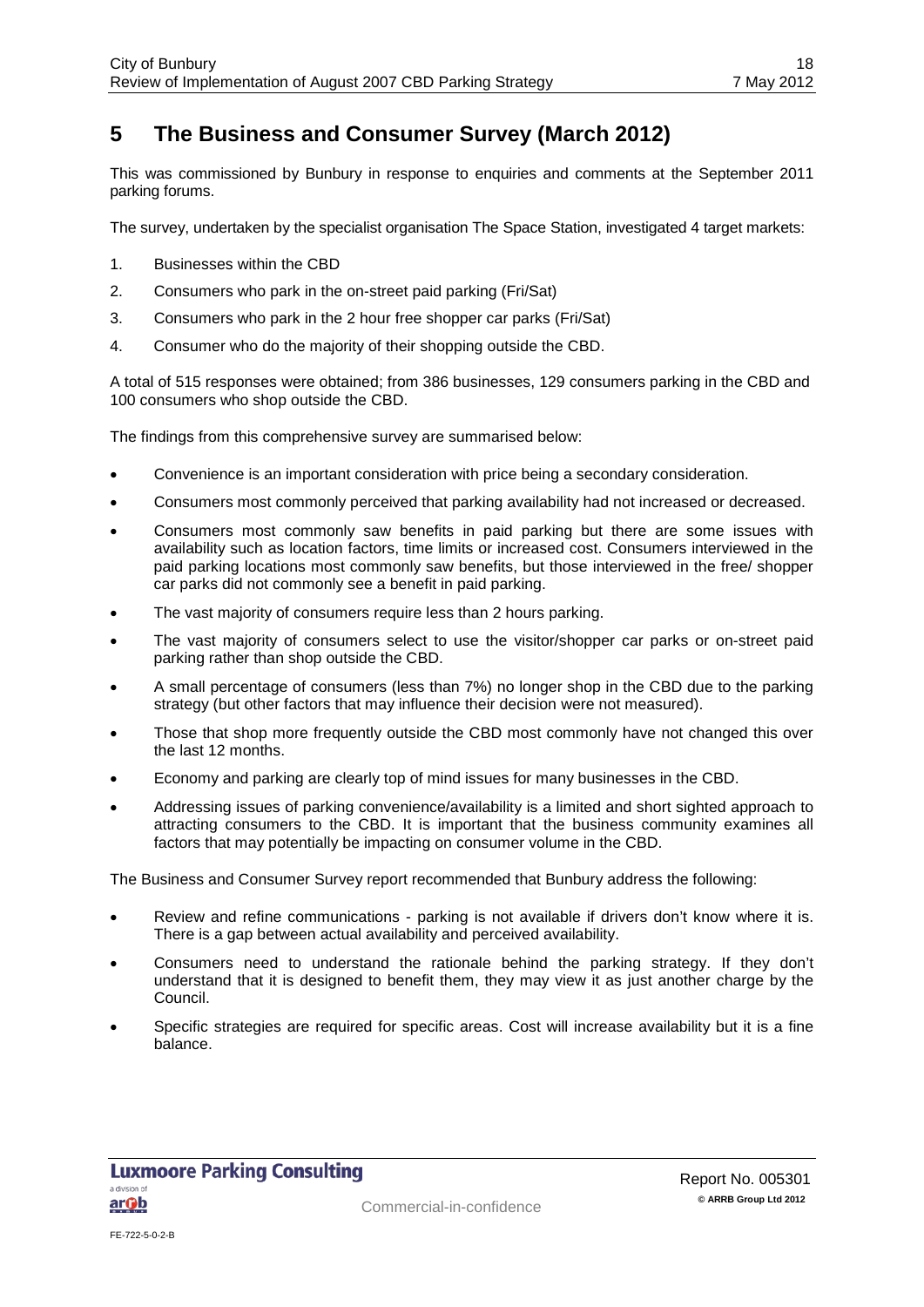### <span id="page-21-0"></span>**6 Comparison of Utilisation and Occupancy Parking Surveys 2011 and 2012**

One of the parking issues identified in 2005 and 2006 was the high occupancy of public parking spaces in the city centre. Together with the increasing annual growth in the number of motor vehicles, there was concern at the eventual lack of available parking spaces for bona fide shoppers and visitors to the city centre if the current system was allowed to continue unchanged.

In order to measure the pattern and trends in parking occupancy, surveys of all on-street parking and all parking in public off-street car parks were undertaken over a two week period in February 2011 on Wednesday, Thursday and Friday, between 11am and 3pm.

These days are regarded as normal trading periods as they are unaffected by school holidays, public holidays, long weekends or special events. The data collected during the surveys provided information on how parking occupancy varies throughout the day and identified peak parking periods. It did not assess duration of stay or the level of compliance with parking restrictions.

The survey area comprised the core CBD and the Marlston Hill areas as shown in [Figure 1.](#page-21-1)

The surveys were undertaken of 2,498 spaces; 442 spaces on 20 streets, and 2056 off-street parking spaces in 15 car parks. The surveys incorporated the following area and locations as shown in [Figure](#page-21-1)  [1](#page-21-1) and Tables 3 and 4.



**Figure 1: Survey area**

#### <span id="page-21-1"></span>**Luxmoore Parking Consulting** a division of <u>arOb</u>

FE-722-5-0-2-B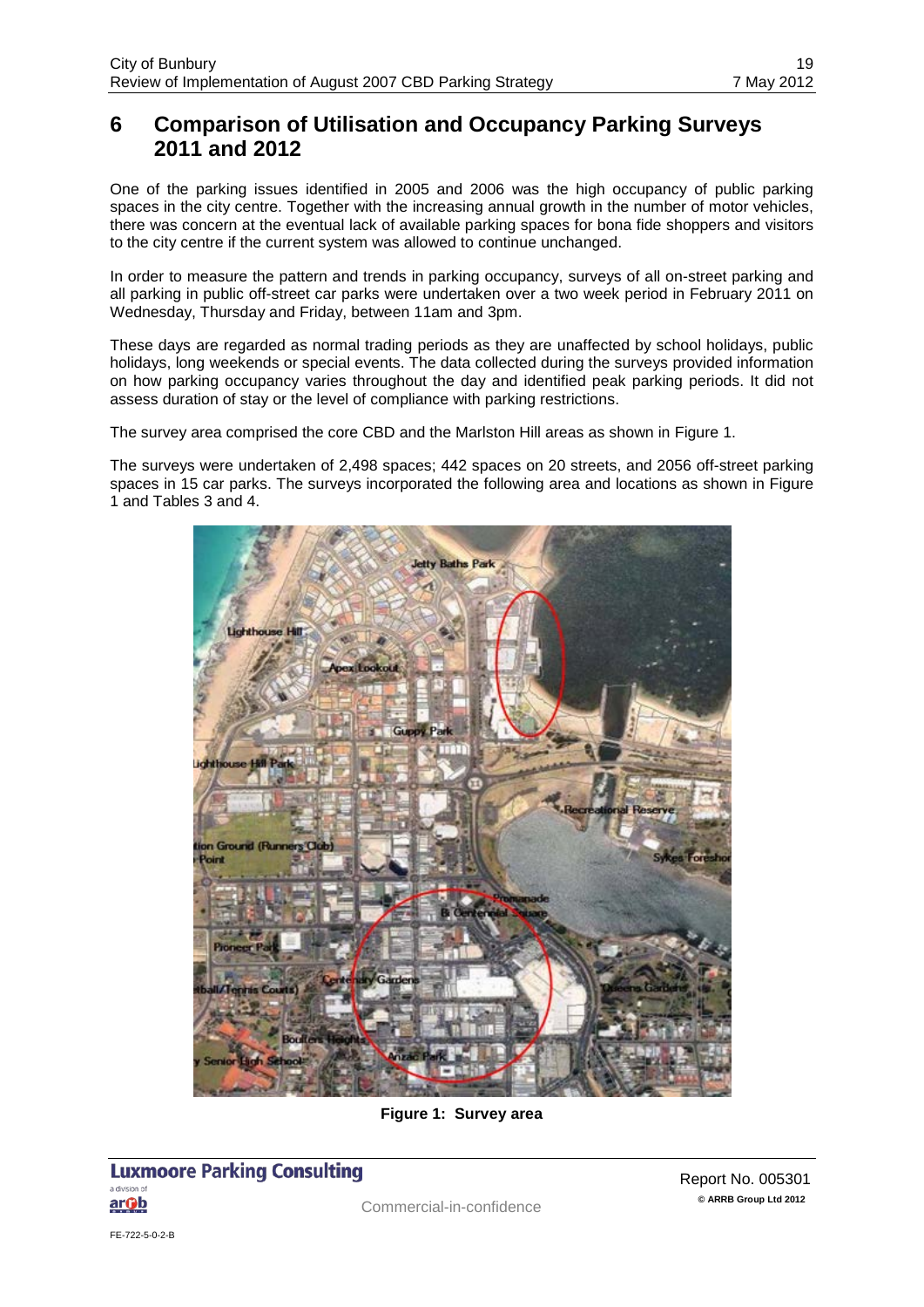| No.                     | <b>Street</b>        | <b>From</b> | Τo                  | No. of bays<br>available |
|-------------------------|----------------------|-------------|---------------------|--------------------------|
| 1                       | Spencer St           | Edward St   | <b>Stirling St</b>  | $\overline{7}$           |
| $\overline{2}$          | Edward St            | Spencer St  | <b>Parkfield St</b> | 31                       |
| $\overline{\mathbf{3}}$ | Parkfield St         | Edwards St  | <b>Stirling St</b>  | $\overline{7}$           |
| $\overline{\mathbf{4}}$ | Stirling St          | Victoria St | Wittenoon           | 22                       |
|                         |                      |             |                     |                          |
| 5                       | Wittenoom            | Stirling    | Stephen             | 10                       |
| $\overline{6}$          | Wittenoom            | Stephen     | Prinsep             | 8                        |
|                         | Wittenoom            | Stephen     | Wellington          | 8                        |
|                         |                      |             |                     |                          |
| 8                       | Wellington           | Wittenoom   | Victoria            | 18                       |
| $\overline{9}$          | Wellington           | Victoria    | Haley               | 14                       |
|                         |                      |             |                     |                          |
| 10                      | Prinsep              | Haley       | Victoria            | 29                       |
| $\overline{11}$         | Prinsep              | Victoria    | Wittenoom           | 15                       |
|                         |                      |             |                     |                          |
| 12                      | Stephen              | Wittenoom   | Victoria            | 22                       |
| $\overline{13}$         | Stephen              | Victoria    | <b>Arthur St</b>    | 45                       |
| $\overline{14}$         | Stirling St          | Spencer     | Victoria            | 42                       |
|                         |                      |             |                     |                          |
| 15                      | Victoria             | Stirling    | Stephen             | 18                       |
| $\overline{16}$         | Victoria             | Stephen     | Prinsep             | $\overline{14}$          |
| 17                      | Victoria             | Prinsep     | Wellington          | 13                       |
| 18                      | Victoria             | Wellington  | Symmons             | 20                       |
|                         |                      |             |                     |                          |
| 19                      | Bonnofoi             | Casuarina   | Casuarina           | 68                       |
| 20                      | <b>Stingray Pass</b> | Casuarina   | <b>Bonnofio</b>     | 31                       |
|                         |                      |             | <b>TOTAL</b>        | 442                      |

#### **Table 3: On-street parking survey locations**

#### **Table 4: Off-street parking survey locations**

| No.          | Car park name                    | No. of bays<br>available |
|--------------|----------------------------------|--------------------------|
| 1            | <b>Parkfield St</b>              | 45                       |
| $\mathbf{2}$ | Wittenoon St Car park V/S        | 100                      |
| 3            | <b>Wellington St</b>             | 155                      |
| 4            | Symmons St                       | 47                       |
| 5            | Blair St (Entertainment) V/S     | 259                      |
| 6            | <b>Ommaney St</b>                | 71                       |
| 7            | Jetty Road                       | 51                       |
| 8            | Holman St                        | 47                       |
| 9            | Blair (Foreshore)                | 66                       |
| 8            | Cobblestone Dr                   | 91                       |
| 11           | Zoe St                           | 98                       |
| 3            | <b>Cornwall St</b>               | 261                      |
| 4            | Stirling St                      | 255                      |
| 14           | Centrepoint                      | 406                      |
| 15           | Paisley                          | 104                      |
|              | <b>TOTAL</b>                     | 2056                     |
|              | <b>TOTAL (ON AND OFF-STREET)</b> | 2498                     |

#### **Luxmoore Parking Consulting** a division of arOb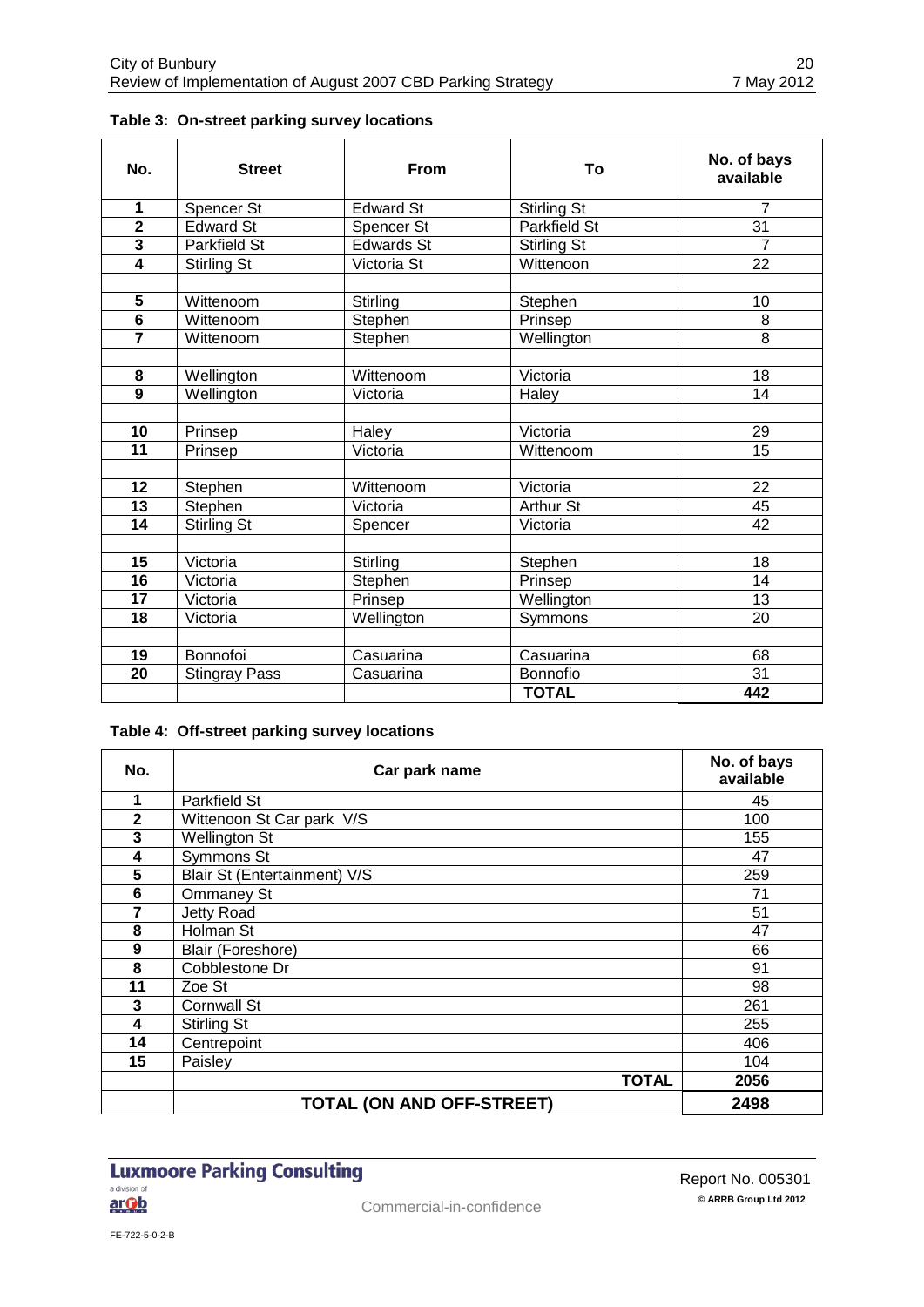The off-street parking includes 34 ACROD bays.

The utilisation and occupancy surveys were repeated for all of these locations on the same days in February 2012. The comparative survey results are summarised in the tables below:

#### **Table 5: Dates of annual surveys**

| $11am - 3pm$  | Wednesday            | Thursday              | Friday                |
|---------------|----------------------|-----------------------|-----------------------|
| February 2011 | $9^{th}$ & $16^{th}$ | $10^{th}$ & $17^{th}$ | $11^{th}$ & $18^{th}$ |
| February 2012 | $8^{th}$ & $15^{th}$ | $9^{th}$ & $16^{th}$  | $10^{th}$ & $17^{th}$ |

#### **Table 6: Table of comparative occupancy**

| 2498 bays maximum<br>supply on and off-<br>street | Average.<br>occupancy<br>during surveys | Bays occupied | Maximum<br>occupancy<br>during surveys | Bays occupied |
|---------------------------------------------------|-----------------------------------------|---------------|----------------------------------------|---------------|
| February 2011                                     | 67%                                     | 1680          | 81%                                    | 2033          |
| February 2012                                     | 71%                                     | 1782          | 82%                                    | 2050          |

The results of the February 2011 survey confirmed that the actions to manage on and off-street parking were working as envisaged and there was a regular churn of spaces. At the 100 bay Wittenoom Street Visitor/Shopper car park (next to Souths) for example, the churn exceeds 4.6 vehicle movements per bay per day which is an increase from an estimated 1.7 vehicle movements per day.

The benefit of the same survey, at the same time, on the same number of bays, undertaken a year later in 2012 confirms that the volume of vehicles parking in Bunbury has not declined and both average and maximum occupancy is actually increasing.

The surveys show that the average daily occupancy on Wednesday, Thursday and Friday, between 11am and 3pm has increased by an average of 102 bays per day over the past 12 months.

This trend in increased demand for parking is supported by the number of registered vehicles in WA which grew by 312,173 between 2006 and 2011, an average annual growth of 3.8%.<sup>11</sup> If the greater Bunbury area is assumed to represent 5% of the State's population, it is a reasonable assumption that the number of registered vehicles in the Bunbury area is growing by 3,634 per annum, almost 70 vehicles per week.

Adding to the problem of increasing demand is the inability to easily supply public parking to meet this increase. This is particularly evident at periods of extreme demand such as the Christmas period.

Prior to the implementation of the Strategy average occupancy of parking bays was higher. In 1999 a survey of parking utilisation was undertaken across 1,404 CBD on-street and off-street parking bays in Bunbury.<sup>12</sup> This showed a very high average occupancy of 963 bays or 79%. Although the 1999  $\mu$  This showed a very high average occupancy of 963 bays or 79%. Although the 1999 survey is valid, it should be noted that slight variations between how this survey and the current surveys were undertaken may compromise a direct comparison of the results.

<span id="page-23-1"></span>Per ABS State of Registration across years 2006, 2010 and 2011. WA had 1,912,739 registered vehicles in 2011.

<span id="page-23-0"></span><sup>12</sup> Bunbury Parking Works Program, City of Bunbury. ARRB Consulting Report No. WC5277 dated May 2006 Section 5.3.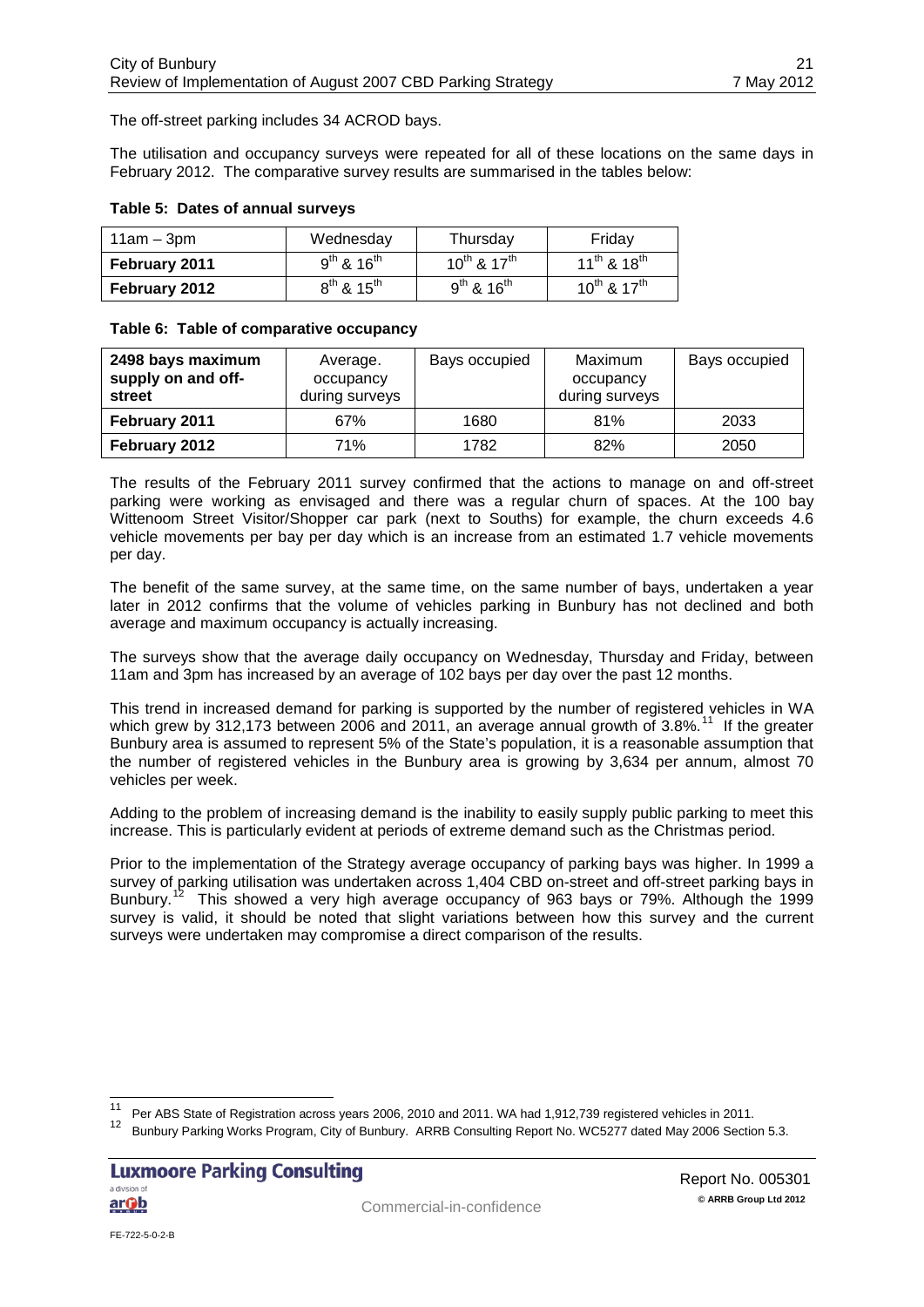## <span id="page-24-0"></span>**7 Walking distances**

The City has received a comprehensive Walkability and Wayfinding Strategy<sup>13</sup>. General recommendations in the report relate to on and off-street parking.

Acceptable walking distances<sup>[14](#page-24-1)</sup> to shared parking include distances of:

- less than 250 m for residents, medical facilities and short-term visits (< 3 minutes)
- less than 350 m for general retail, restaurants etc. (< 5 minutes)
- less than 500 m for employees, overflow parking and major events (< 8 minutes).

Figure 2 shows a radius of 250 m and 500 m from two points in the CBD; the intersection of Stephens and Arthur Streets, and the intersection of Victoria and Symmons Streets.

Although short-term parking is provided in close proximity to key destinations in the CBD, in order to encourage the use of car parks that are not necessarily adjacent to their destination, it is important to identify walking distances and approximate duration of walk. For the all-day car parks the appropriate marketing needs to be implemented to inform patrons needing all day parking of the locations of these car parks, and their walking distance and fees.



**Figure 2: 250m (3 min) and 500m (8 min) walking distance examples**

**Luxmoore Parking Consulting** a division of <u>arOb</u>

<span id="page-24-1"></span><sup>&</sup>lt;sup>13</sup> Bunbury CBD Walkability and Wayfinding Strategy v1.1 March 2010. JA Grant & Associates & Visualvoice

<sup>14</sup> VTPI 'Online TDM Encyclopaedia' (http://www.vtpi.org/tdm)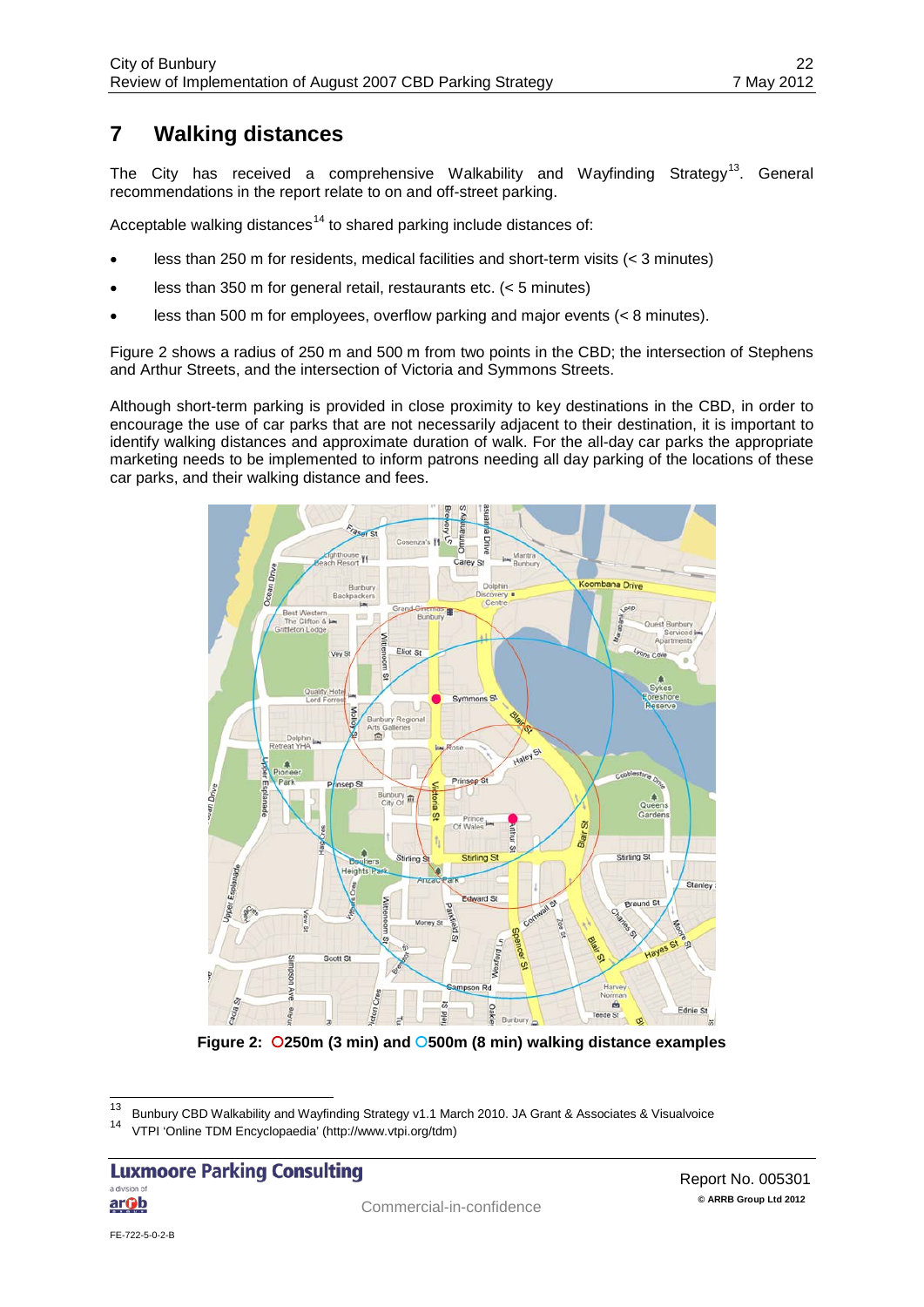## <span id="page-25-0"></span>**8 Reconciliation of recommendations and actions**

The findings set out in the various reports referred to above are broadly summarised and reconciled in [Table 7](#page-25-1) below.

<span id="page-25-1"></span>

| Table 7: Reconciliation of recommendations |  |
|--------------------------------------------|--|
|--------------------------------------------|--|

| No.            | 2006 recommendation actions                                      | <b>Comment</b>                                                                                                                                                                                              |  |
|----------------|------------------------------------------------------------------|-------------------------------------------------------------------------------------------------------------------------------------------------------------------------------------------------------------|--|
| 1              | Informative communication needed                                 | Has been undertaken, The provision of<br>information and communication needs to<br>be more comprehensive, ongoing and<br>directed to each user group i.e. business,<br>visitors/tourists, shoppers, workers |  |
| $\overline{2}$ | Change parallel to angle parking                                 | Some changes have been made. Continue<br>investigating opportunities                                                                                                                                        |  |
| 3              | Increase cash in lieu contribution                               | Completed. Ensure it is applied                                                                                                                                                                             |  |
| 4              | Improve wayfinding                                               | Some effective signage has been installed.<br>Needs to be continued and expanded                                                                                                                            |  |
| 5              | Review off-street fees to encourage short-<br>term parking       | Completed -review of fees to be on-going<br>and based on demand and surveys                                                                                                                                 |  |
| 6              | Introduce all day fees                                           | Completed – review of fees to be ongoing                                                                                                                                                                    |  |
| $\overline{7}$ | Implement a Park & Walk program                                  | Additional marketing and promotion is<br>required                                                                                                                                                           |  |
| 8              | Phase in on-street parking fees                                  | Completed - review of fees to be ongoing                                                                                                                                                                    |  |
| 9              | Introduce new technology                                         | New parking machines offer more options<br>and reporting capability. Where<br>appropriate, boomgates may be introduced                                                                                      |  |
| 10             | Improve car park presentation                                    | Some improvements have been completed.<br>Assessment of car park standards should<br>be ongoing                                                                                                             |  |
| 11             | Increase parking enforcement                                     | 1 FTE Parking Officer employed with other<br>staff allocated subject to availability                                                                                                                        |  |
| 12             | Sell land to assist in funding deck parking                      | This has not been commenced at this time                                                                                                                                                                    |  |
| 13             | Design and construct deck car parks                              |                                                                                                                                                                                                             |  |
| 14             | Reinvest surplus parking income into<br>transport infrastructure | Parking income is allocated to the Parking<br>Reserve to support future parking needs                                                                                                                       |  |
| 15             | Dedicate bays for trailers and caravans                          | Areas for caravans and similar holiday<br>vehicles have been provided at the visitor<br>centre, Blair Street. This requires further<br>promotion, especially to visitors                                    |  |
| 16             | Parking permits for inner city residents                         | A residential permit system has been<br>establsihed                                                                                                                                                         |  |
| 17             | Full time management required                                    | FTE Parking Coordinator employed to<br>manage parking operations                                                                                                                                            |  |
| 18             | Regularly review utilisation and occupancy                       | Parking utilisation and occupancy is<br>surveyed twice a year                                                                                                                                               |  |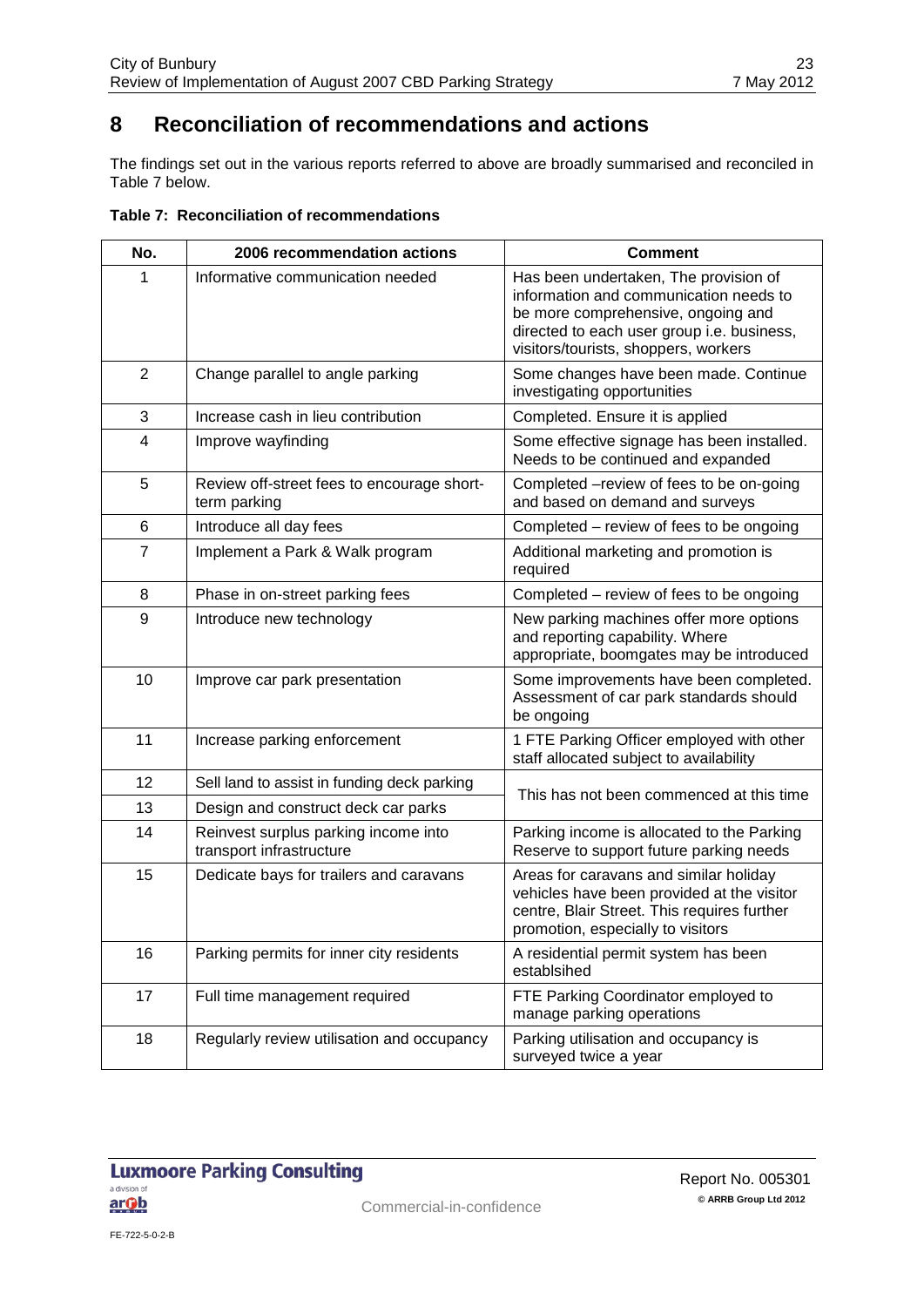## <span id="page-26-0"></span>**9 Findings**

This review has considered:

- The recommendations and proposed actions in the various reports since 2006 (refer Section 2)
- The initial review findings from 2011 (refer Section 3)
- Feedback before and during the 2011 parking forums (refer Section 4)
- The findings of the Business and Consumer Survey in 2012 (refer section 5).

It is submitted that the major findings are as follows:

- 1. The availability of vacant parking bays, especially for short-term parking, has improved since the Parking Strategy was implemented.
- 2. There has been growth in the number of vehicles requiring short-term and long-term parking in the Bunbury City Centre over the past year. Average occupancy on Wednesday – Friday has increased by an average of 102 bays per day from February 2011 to February 2012, and occupancy of all public parking bays is often above 80%.
- 3. The number of registered vehicles in the Bunbury area is growing each month and this will further increase pressure on parking demand.
- 4. User pay parking is accepted in areas of high parking activity as an effective means of creating churn (turnover) of spaces and ensuring the right users have access to these spaces. The churn of vehicles in the 100 bay Wittenoom Street car park exceeds 4.6 vehicles per bay per day.
- 5. Survey results indicated that only a small percentage of consumers, less than 7% of those surveyed, no longer shop in the CBD due to parking restrictions and fees. However, other factors that influenced their decision not to shop in the CBD were not measured.
- 6. The extension of some on-street 1P and 2P parking restrictions will provide drivers with the opportunity to park for longer periods. As this parking will be subject to the both the time limit and the payment of a fee, it will not encourage all-day parking or reduce the parking churn.
- 7. The occupancy and utilisation surveys of parking combined with data available from the technology (ticket machines) are essential and critical to reviewing parking restrictions and fees prior to considering any changes.
- 8. There is a need for ongoing education of all stakeholders about the changes to the parking in the CBD and the unsustainability of old attitudes such as the expectation that parking is a right and should be free. Drivers and stakeholders must be informed of the effect of growth in demand and the limitations on parking supply and the objectives of travel demand management.
- 9. Long-term parkers such as employees must be catered for outside the prime parking areas with safe and accessible parking which could also include park and ride facilities.
- 10. Improved communication relating to the location and availability of parking and information about pedestrian distances is required for the centrally located short-term and all-day employee off-street car parks and the options available to special user groups.
- 11. Consideration should be given to accommodating and advertising the parking options and concessions of several special user groups including seniors, motorcyclists and drivers of vehicles with caravans and trailers.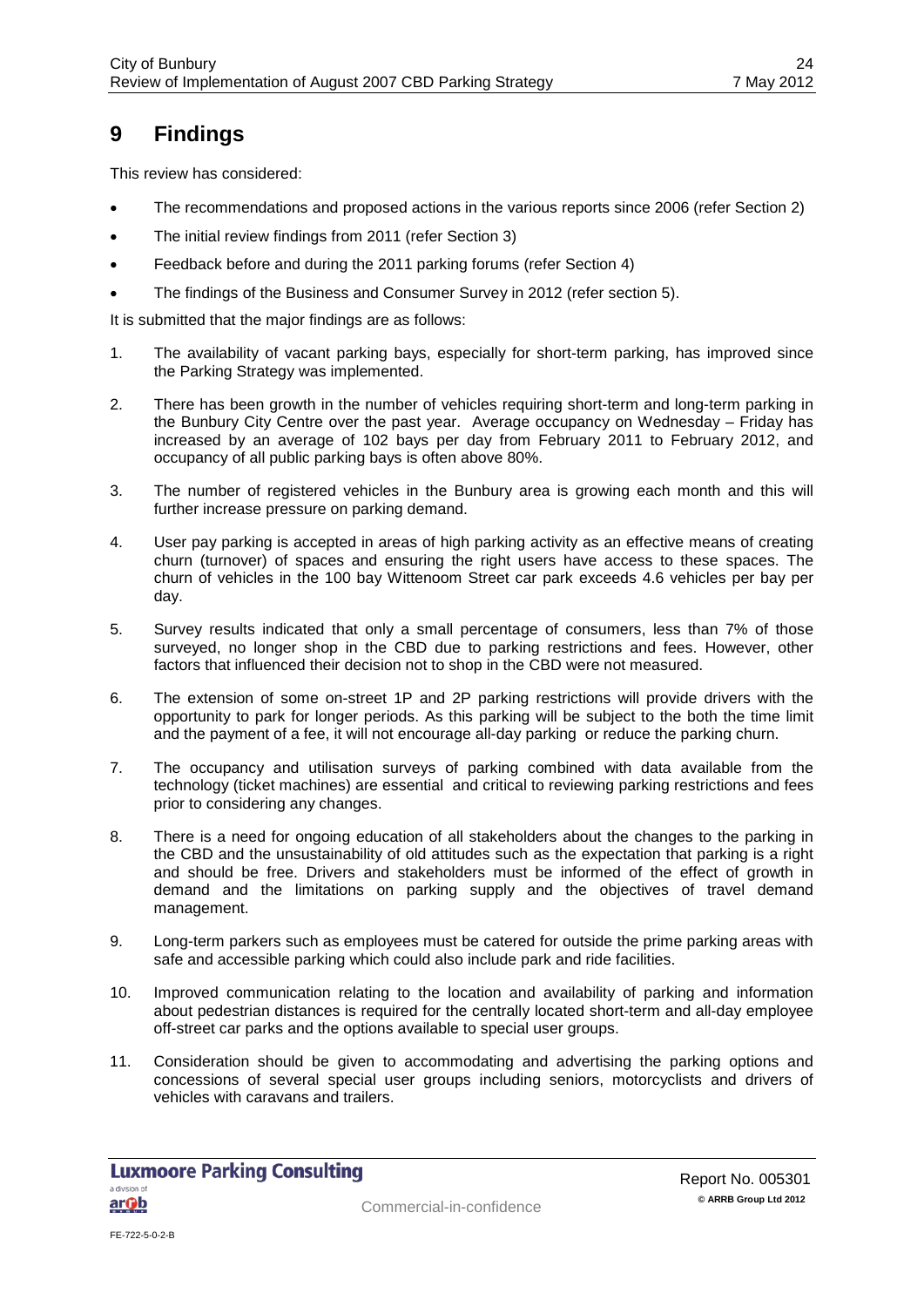- 12. The implementation of the Parking Strategy has been effective in achieving its major transport goals and objectives focused on developing Bunbury as an attractive and functional waterfront city and creating greater availability of short-term and long-term parking.
- 13. The rationale for the Parking Strategy and the benefits that have occurred since it was implemented has not been conveyed to many stakeholders. A more proactive approach is required by Bunbury and the BCCI.
- 14. Investigations by Bunbury in identifying and assessing the introduction of additional decked parking have been limited. Although deck parking will only be required within 5-10 years, it is important to consider potential locations, and their viability and feasibility.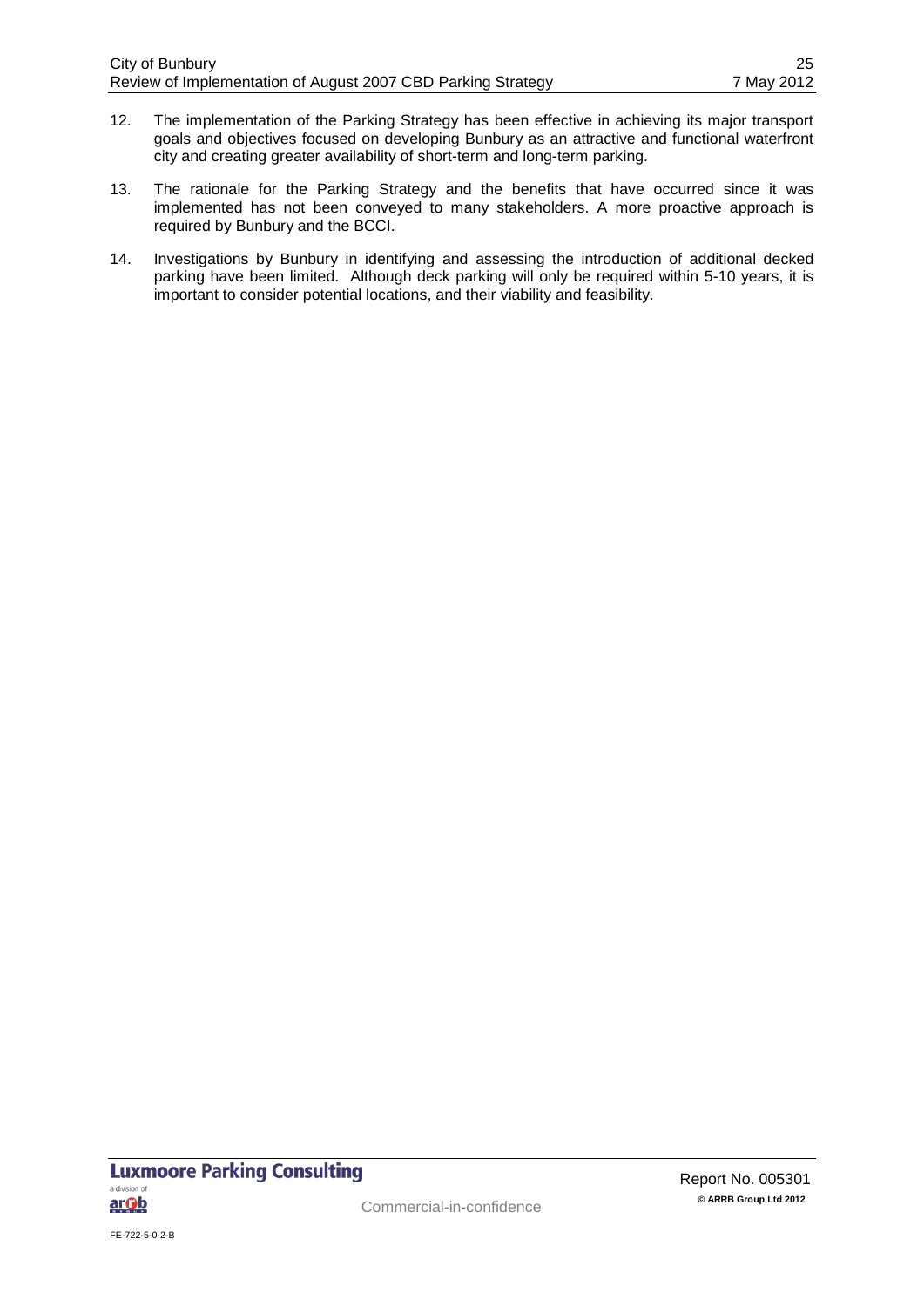## <span id="page-28-0"></span>**10 Recommendations**

- 1. Develop and implement ongoing education and communication programs focussed on the need for and the benefits of the Parking Strategy. This program is to be targeted at different stakeholders including businesses, customers, employees and special user groups. Bunbury and the BCCI are to disseminate easy to understand information for businesses to issue to their customers. Updates are to be regularly provided in the print and electronic media. (Section 2.3 item No.1 and 2006 item No.1).
- 2. Additional parking enforcement staff should be engaged to ensure a high degree of compliance with the parking regulations (2006 item No.1).
- 3. Develop parking plans for specific users including seniors, motorcyclists, drivers of vehicles towing caravans and trailers and the disabled, and also any special arrangements such as Gold Ticket parking. These plans should extend to advertising the location of this parking via wayfinding signage, the website and other media, especially for visitors (section 4.2.5 and 2006 item No.15).
- 4. The parking utilisation and occupancy surveys are an effective and necessary parking management tool and should be undertaken at least annually. This information and the statistical data obtained from the parking machines should be analysed and form the basis for any review and any amendments including amendments to hours of operation, time restrictions and parking fees in order to maintain short-term parking availability (churn) in the CBD. (2006 item Nos. 6, 7 and 8).
- 5. Subject to recommendation 4, the Parking Committee should give consideration to reviewing the commencement time of paid parking and parking restrictions in the CBD (example - from 8.00am to 8.30am) Any changes that may come from the review are to be implemented before 31 October 2012.
- 6. Subject to recommendation 4, the Parking Committee should give consideration to the immediate review of current time restrictions within the CBD with particular attention being given to increasing the time limits of the existing 1P zones. This review should also include site specific business and retail activity data. Any changes that may come from the review are to be implemented before 31 October 2012.
- 7. The Cornwall Street (upper) car park should be converted into short-term parking within the next two years and long-term parkers offered options to park outside of the core CBD or at park and ride facilities. (2006 item No.5).
- 8. In conjunction with the City's Strategic Planning department, suitable options for additional parking, which may include decked parking, should be investigated and concept designs and cost estimates obtained (2006 item Nos. 12 and 13). Parking on these sites may be developed in conjunction with commercial development.
- 9. Undertake an annual safety, information and access assessment at all CBD car parks and provide a detailed list of improvements prioritised into urgent, necessary and desirable (2006 item No.4). Items to be assessed should include but not be limited to:
	- a. pedestrian access to and within the car parks
	- b. shelters over ticket machines in off-street car parks
	- c. lighting
	- d. landscaping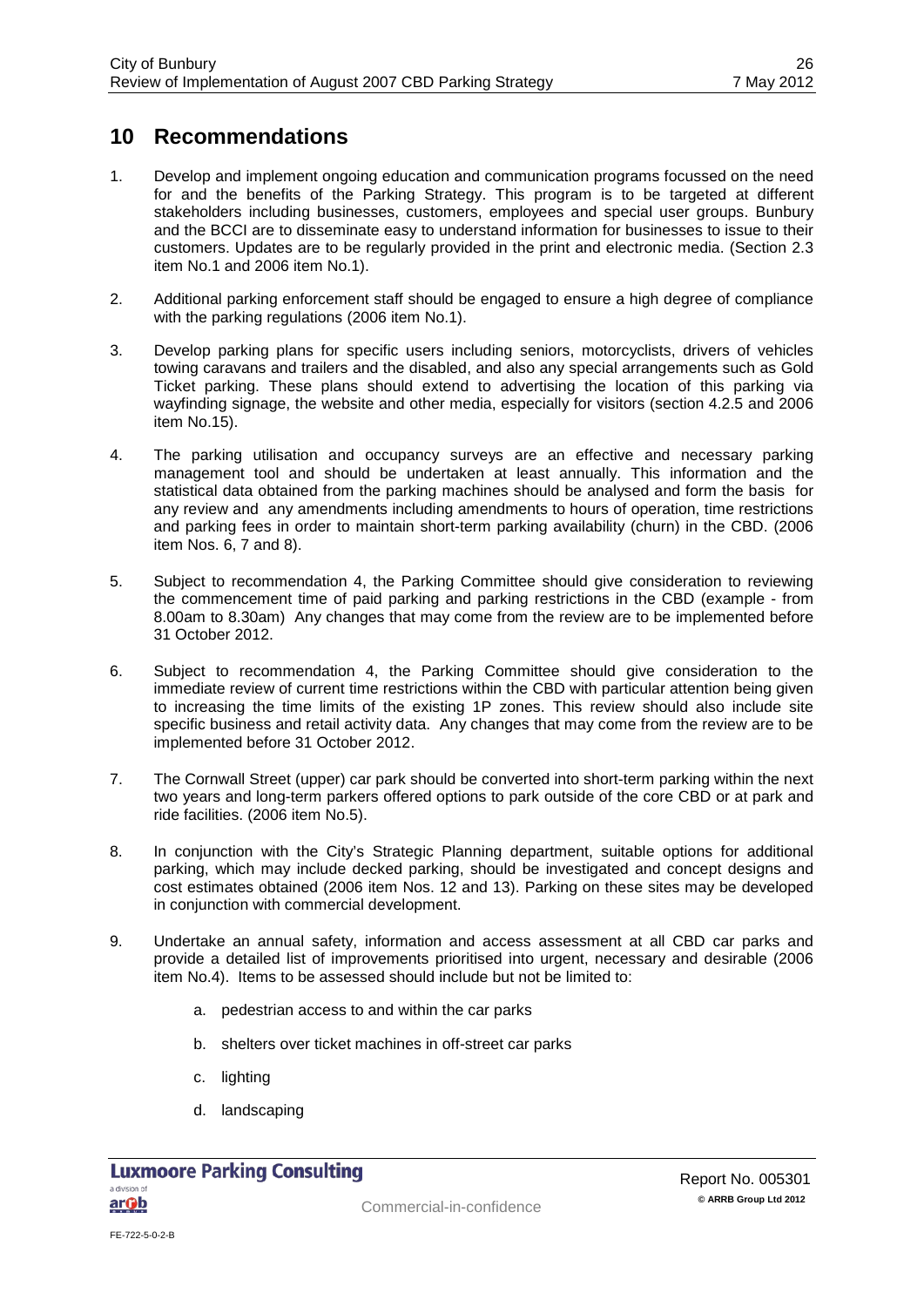- e. resurfacing
- f. vehicle and pedestrian directional signage.
- 10. Continue to improve wayfinding and parking guidance systems to assist pedestrians and motorists to easily understand the convenience and availability of public parking in Bunbury (2006 item No.4).
- 11. Investigate a suitable funding source in addition to the net income from parking, (2006 item No.14) to support future parking needs and parking related capital works.

### <span id="page-29-0"></span>**11 Conclusion**

The 2005 Parking Strategy for Bunbury remains valid. The implementation of the actions in the Parking Works Program has been professional and comprehensive and the same diligent implementation is required to be given to the recommendations contained within this report.

Comprehensive and regular education of all stakeholders regarding the necessity and benefits of the Parking Strategy and the ongoing review of parking regulations must be continued to ensure convenient access to the city centre for short-term parkers, long-term parkers, special user groups and pedestrians.

It is essential that all stakeholders are regularly made aware of the underlying reasons for and the benefits of Bunbury's Parking Strategy in promoting a CBD which offers convenient access for motorists and pedestrians.

Additionally, parking regulations are to be reviewed from time to time based on the information available from utilisation surveys and other data and changes occurring in specific areas in the CBD.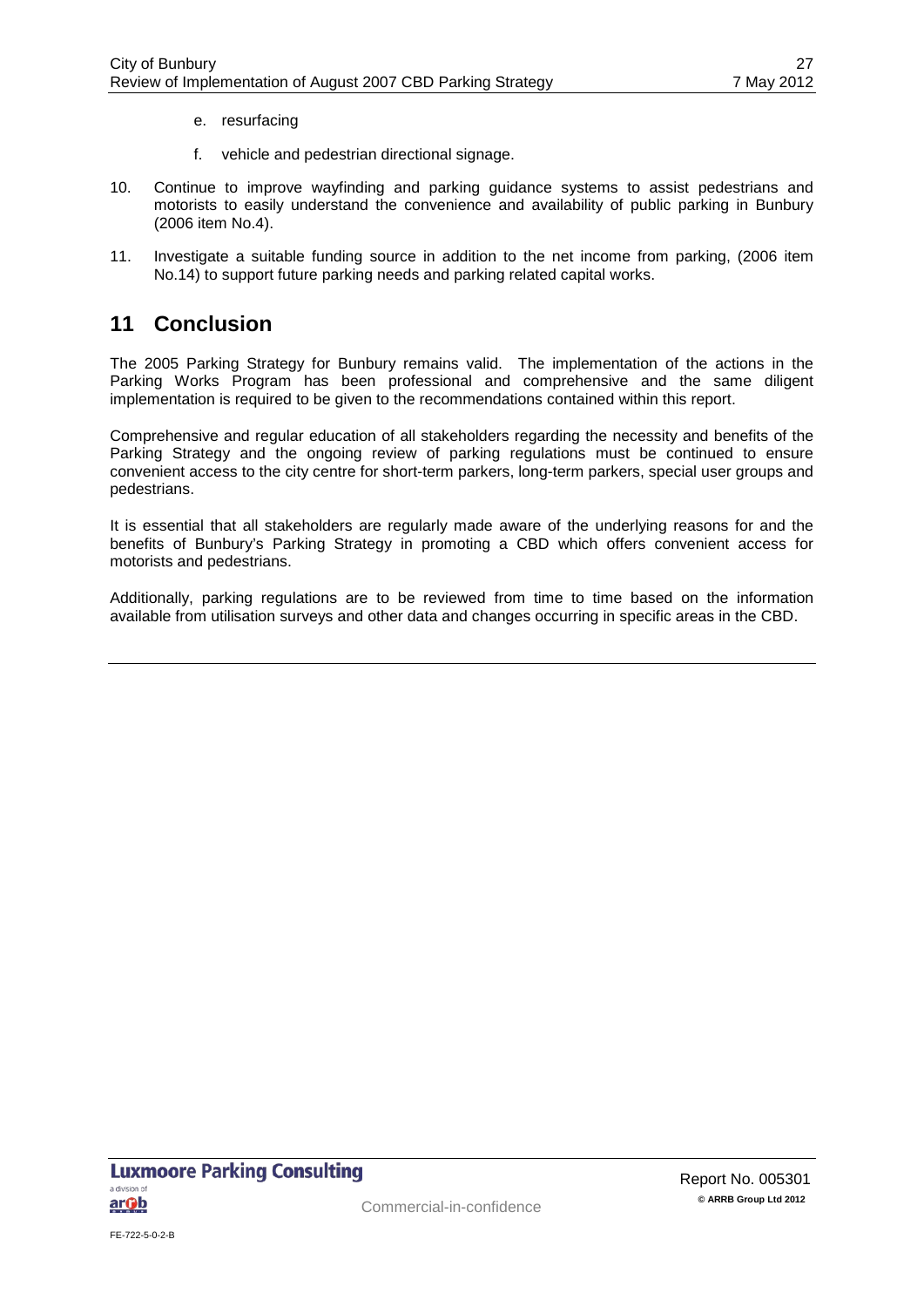## <span id="page-30-0"></span>**Appendix A: Parking Strategy for Bunbury**

#### **COUNCIL DECISION 181/07 21 August 2007**

*Council resolves as following in relation to a parking strategy for the Bunbury CBD:*

- *1. Determine the submissions received during the advertising of the AARB Consulting Report and subsequent advice from the Bunbury Chamber of Commerce and Industry in accordance with the recommendations contained in the Schedule of Submissions.*
- *2. Council resolves to adopt the following actions as outcomes from the review of the AARB Consulting Report:*
	- *2.1 Maintain informative and ongoing communication with all stakeholders and the community.*
	- *2.2 Change parallel parking in relevant streets to angle 45 parking as part of on-street parking improvements. The relevant streets are Edward Street, Eliot Street, Prinsep Street (East) and Wellington Street (East). In the case of Prinsep and Wellington Streets, a review of this change may be necessary following a full analysis of the Stirling Centre redevelopment.*
	- *2.3 Prepare a new CBD Local Planning Policy (for consideration at the last committee and council meetings in October 2007) for Parking and Town Planning Scheme No. 7 changes that include (but are not limited to) the following matters:*
		- *(a) The cash-in-lieu amount per parking bay and the circumstances under which cash-in-lieu is applied.*
		- *(b) The discretionary threshold of 2,000m2 GLA for the provision of parking.*
		- *(c) The appropriateness of the current Specified Area Rate that covers parking and traffic management.*
		- *(d) Concessions for heritage buildings and existing floor space as part of a redevelopment site.*
		- *(e) The adequacy of provisions to support residential development in the Bunbury CBD.*
		- *(f) Conditions under which reciprocal rights apply (e.g. after working hours).*
		- *(g) The parking requirements for different land uses.*
	- *2.4 Improve directional signs to ensure the City's car parks can be easily located by residents and visitors.*
	- *2.5 Introduce on-street parking fees for high demand short stay areas. Further advice to be provided on the streets (or parts of streets) to be metered, as well as charges.*
	- *2.6 Introduce all-day parking fees for off-street parking areas as well as a two (2) hour free incentive for shoppers/workers to not use on-street parking bays. Further advice*

**Luxmoore Parking Consulting** a division of <u>ar Ob</u>